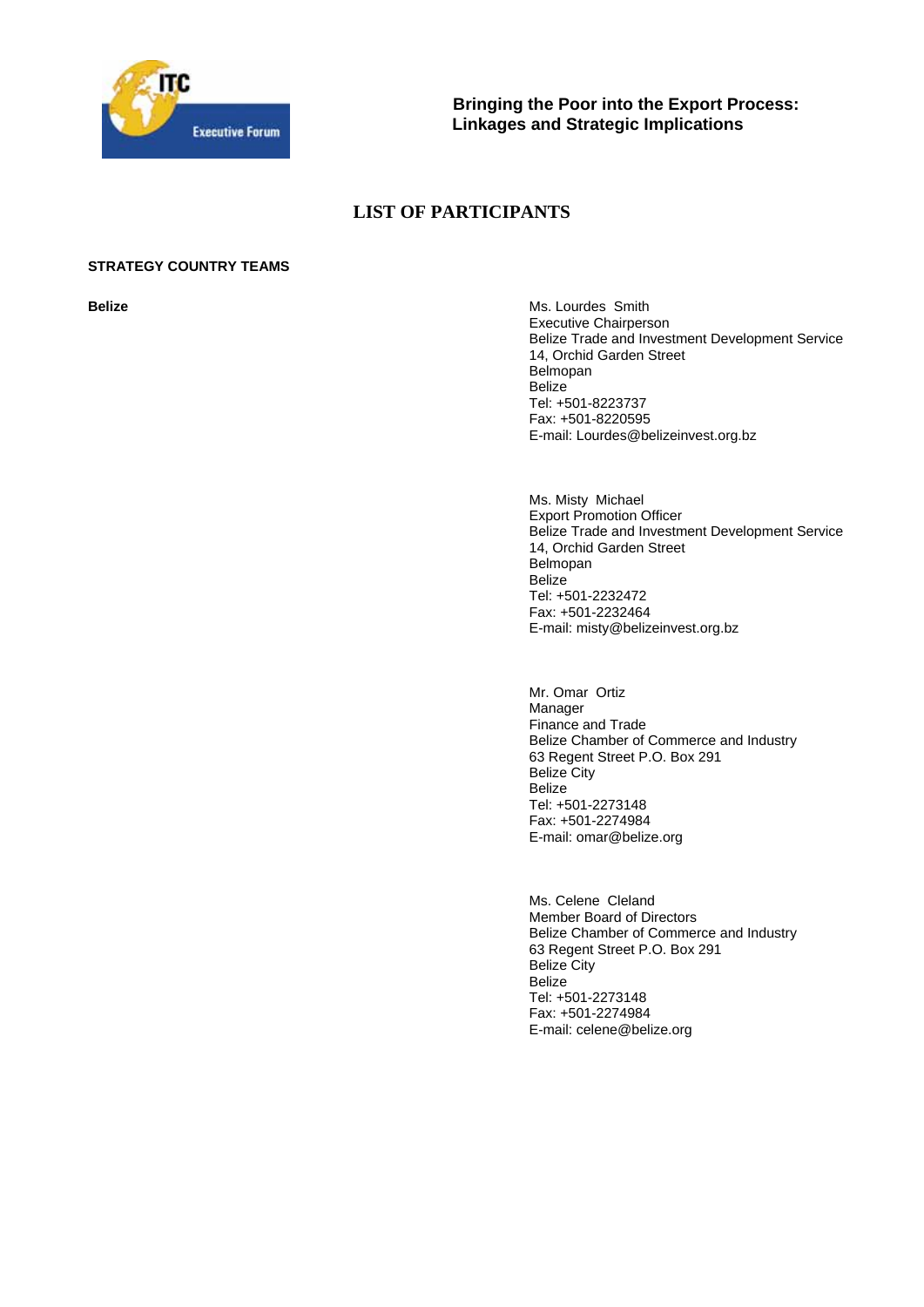**Belize (cont'd) Mr. David Gomez** Managing Partner Launchpad Consulting 1805 Henderson Avenue Buttonwood Bay Belize City Belize Tel: +501-223-6590 Fax: +501-223-6591 E-mail: david@launchpadbz.com

**Benin Benin Mr. Dominique Allidjinou** Deputy Director Foreign Trade Centre of Benin Place du Souvenir 01 B.P. 1254 Cotonou Benin Tel: +229-21-301320 Fax: +229-21-300436 E-mail: cbce@bow.intnet.bj

> Mr. Jules Ahouantchede Project Manager Foreign Trade Ministry of Trade and Industry BP 363 **Cotonou** Benin Tel: +229-21-307026 Fax: +229-21-307042 E-mail: hinnoutondji@yahoo.fr

Ms. Fanny Leslie Maïte Damiano **Statistician** General Management of Economy Ministry of Development, Economy and Finance **Cotonou** Benin Tel: +229-21-307462 Fax: +229-21-305476 E-mail: mya\_leslie@yahoo.fr

**Bolivia Mr. Alfonso Kreidler Guilliaux Mr. Alfonso Kreidler Guilliaux** President Chamber of Exporters of Santa Cruz Av. Velarde 131 Santa Cruz Bolivia Tel: +591-3-3372051 Fax: +591-3-3336966 E-mail: alfonkreid@gmail.com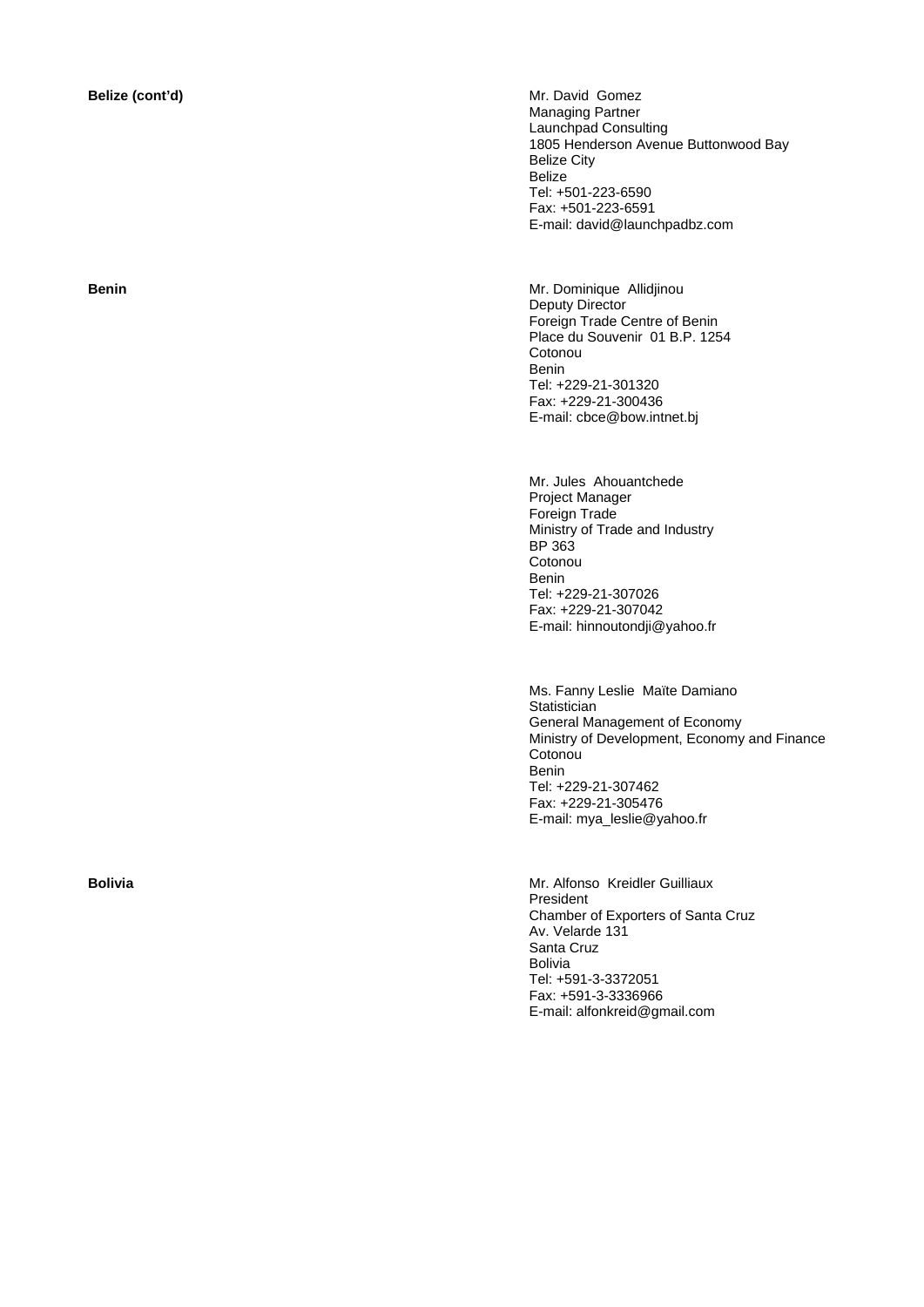**Cambodia Cambodia Mr. Sorasak Pan** Secretary of State for Commerce Ministry of Commerce 20 A/B, Preah Norodom Blvd Phnom Penh Cambodia Tel: +855-12811541 Fax: +855-23426024 E-mail: great\_lake@camnet.com.kh

> Ms. Phanith Nuon Focal Point Sectoral Work / IF II Project Domestic Trade Department (UNDP Office) Ministry of Commerce 20 A/B, Preah Norodom Blvd Phnom Penh Cambodia Tel: +855-12939721 Fax: +855-23426396 E-mail: nphanith@yahoo.com

**Costa Rica** Mr. Francisco Gamboa **Director** Economic Studies Foreign Trade PromotionOrganization of Costa Rica (PROCOMER) Edificio Centro de Comercio Exterior de Costa Rica Ave 3a, Calle 40 1278-1007 San José Costa Rica Tel: +506-2994870 Fax: +506-2335448 E-mail: fgamboa@procomer.go.cr

> Mr. Julio Flores **Director** Chamber of Exporters of Costa Rica Apdo 1494-2050 San José Costa Rica Tel: +506-5240840 Fax: +506-2253628 E-mail: **{** HYPERLINK "mailto:jflores@jjtrader.com" **}**

**Côte d'Ivoire Mr. Guy M'Bengue** General Director Association for the Promotion of Exports of Cote d'Ivoire (APEX-CI) Immeuble CCIA, 3rd étage Plateau Abidjan 01 BP 3485 Côte d'Ivoire Tel: +225-20302530 Fax: +225-20217576 E-mail: mbengue@apexci.org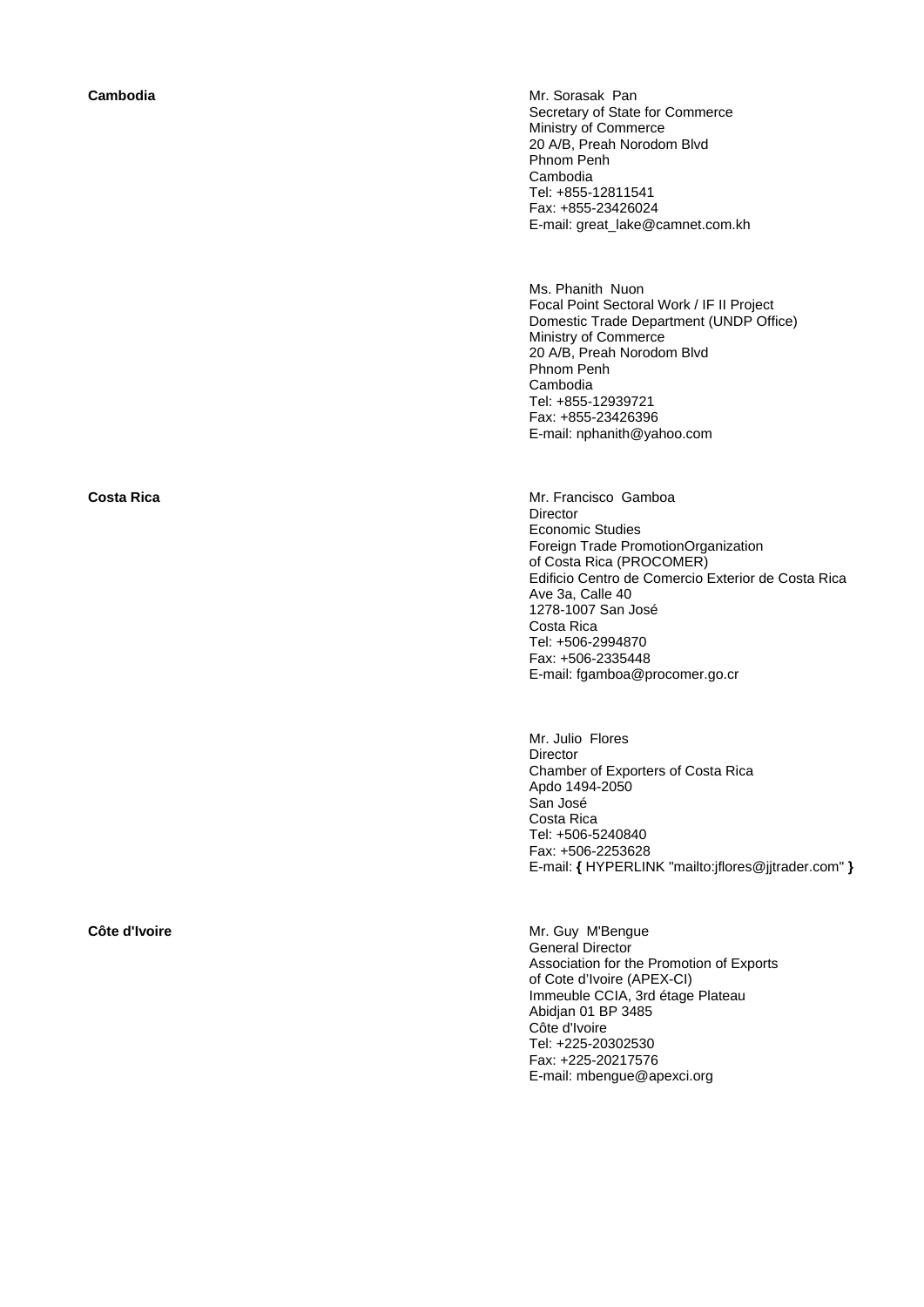### **Dominican Republic Ms. Carmen Camejo Ms. Carmen Camejo**

**Director** Export Promotion Department Centre for Export and Investment Dominican Republic (CEI-RD) Av. 27 de Febrero esq. Gregorio Luperón Frente a la Plaza de la Bandera 199-2 Santo Domingo Dominican Republic Tel: +1-809-5305505 Ext. 244, 257 Fax: +1-809-5305612 E-mail: carmen.camejo@cei-rd.gov.do

Mr. Horacio Alvarez Export Adviser Centre for Export and Investment Dominican Republic (CEI-RD) Av. 27 de Febrero esq. Gregorio Luperón Frente a la Plaza de la Bandera 199-2 Santo Domingo Dominican Republic Tel: +1-809-5305505 Fax: +1-809-5308208 E-mail: halvarez@cei-rd.gov.do

**Ecuador** Mr. Tomás Juan Peribonio Minister of Trade Ministry of Foreign Trade, Industry, Fisheries and Competitiveness Competitividad Ave. Amazonas, Eloy Alfaro Quito Ecuador Tel: +593-2-2543893 E-mail: tomasperibonio@hotmail.com

> Mr. Ricardo Estrada Estrada Executive President Corporation for the Promotion of Exports and Investment Av. Francisco de Orellana y Miguel Edif. Centro Empresarial Las Camara Torre de Oficina, 2do. Piso Guayaquil Ecuador Tel: +593-4-2681548 / 1550 Fax: +593-4-2681551 E-mail: restrada@corpei.org.ec

**Ethiopia Ethiopia Mr. Abera Gayesa Mr. Abera Gayesa** Head Export Promotion Ministry of Trade and Industry P.O. Box 704 Addis Ababa Ethiopia Tel: +251-11-5504479 Fax: +251-11-5150683 E-mail: abera\_gayesa@yahoo.com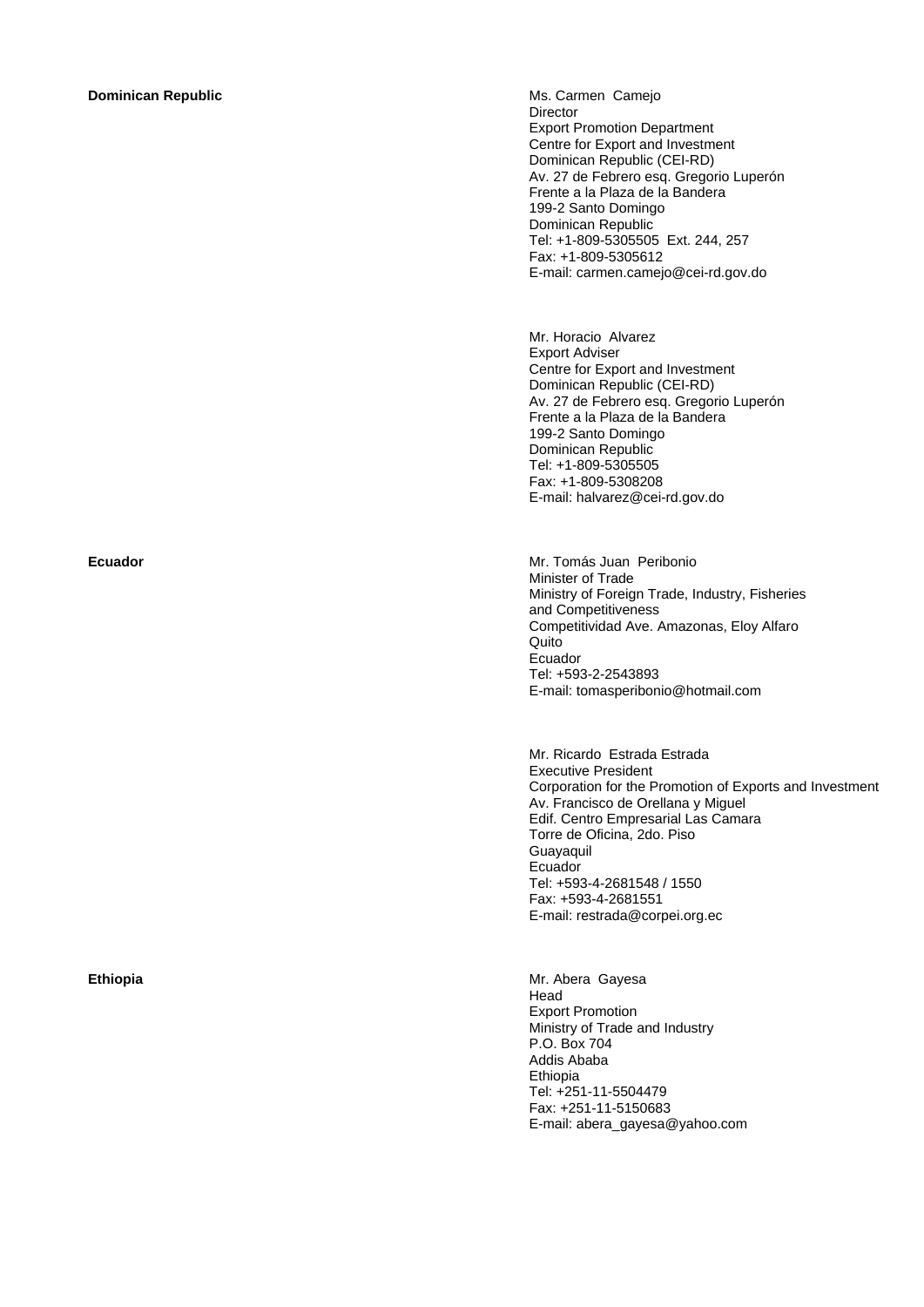**Ethiopia (cont'd) Ethiopia (cont'd) Mr. Yilma Tekleab Tewodros** Director Yilma Global Business P.O. Box 25039 Addis Ababa Ethiopia Tel: +251-11-9613039 Fax: +251-5-752455/530668 E-mail: yteddy\_80@yahoo.com

**Ghana Ghana Ms. Regina O. Adutwum** Director-General National Development Planning Commission Flagstaff House Accra Ghana Tel: +233-21-773089 Fax: +233-21-773046 E-mail: m.des-bordes@ndpc.gov.gh

> Mr. Edward Collins Boateng Executive Secretary Ghana Export Promotion Council Tudu Road P.O.Box M.146 Accra Ghana Tel: +233-21-689888 / 21 Fax: +233-21-677256 E-mail: CBoateng@gepcghana.com

Mr. Osei Boeh-Ocansey Director General Private Enterprise Foundation-Ghana 5, Legon Road, East Legon Cantonments P.O. Box CT, 1671 Accra Ghana Tel: +233-21-515608 / 9 Fax: +233-21-515600 E-mail: obocansey@pefghana.org

Mr. Akenten Appiah-Menka Executive Chairman Appiah-Menka Complex Limited Focal Point: Millennium City Initiative P.O. Box 8258 Kumasi Ghana Tel: +233-51-23055 E-mail: apinomama@yahoo.com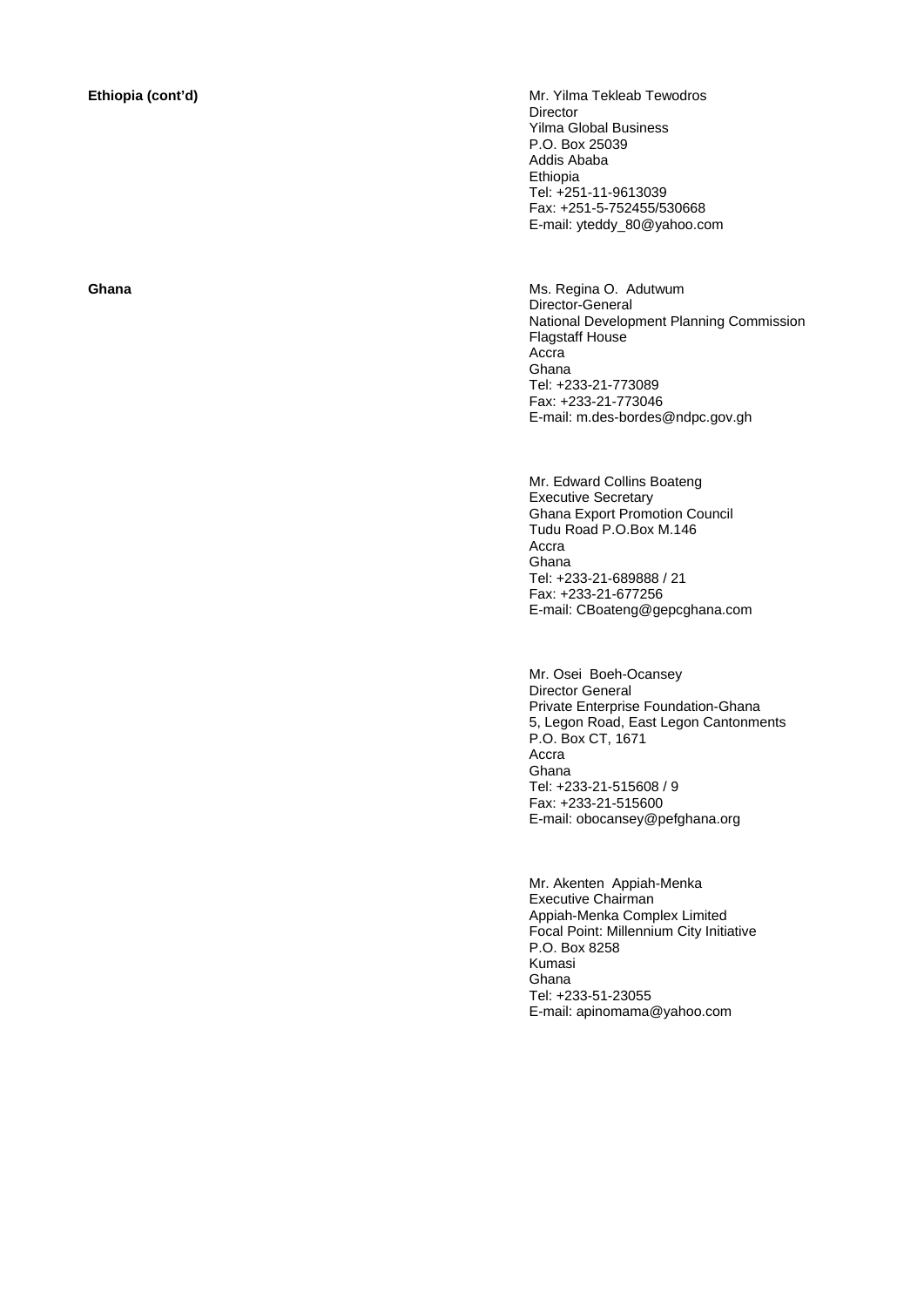**Grenada Construction Construction Construction Construction Construction Ms. Sally Anne Bagwhan Logie** Senior Trade Officer Economic Affairs Ministry of Finance and Planning Government of Grenada Financial Complex Carenage St. George's Grenada Tel: +1-473-4402101 / 8242 Fax: +1-473-4400775 E-mail: sbagwhan.logie@gov.gd

> Ms. Cécile La Grenade Managing Director De La Grenade Industries Ltd. P.O. Box 788 St. George's **Grenada** Tel: +473-4403241 Fax: +473-4407626 E-mail: dlgignd@spiceisle.com

**Haiti Mr. Budry Bayard Mr. Budry Bayard** Director General Agricultural Planning and External Cooperation Ministry of Agriculture, Natural Resources and Rural Development Route Ntle Hol Damien Port of Prince Haiti Tel: +509-5103917 Fax: +509-2983012 E-mail: bbayard@hotmail.com

> Mr. José Pablo Sylvain President National Association of Mango Exporters No. 5 Santos 21 Port of Prince Haiti Tel: +509-5110737 Fax: +509-5102636 E-mail: lafinca\_haiti@hotmail.com

**India** Mr. T. C. Venkat Subramanian Chairman and Managing Director Export-Import Bank of India Maker Chambers IV, Floor 8 222, Nariman Point 400 021 Mumbai India Tel: +91-22-22182255 Fax: +91-22-22182572 E-mail: tcvenkat@eximbankindia.com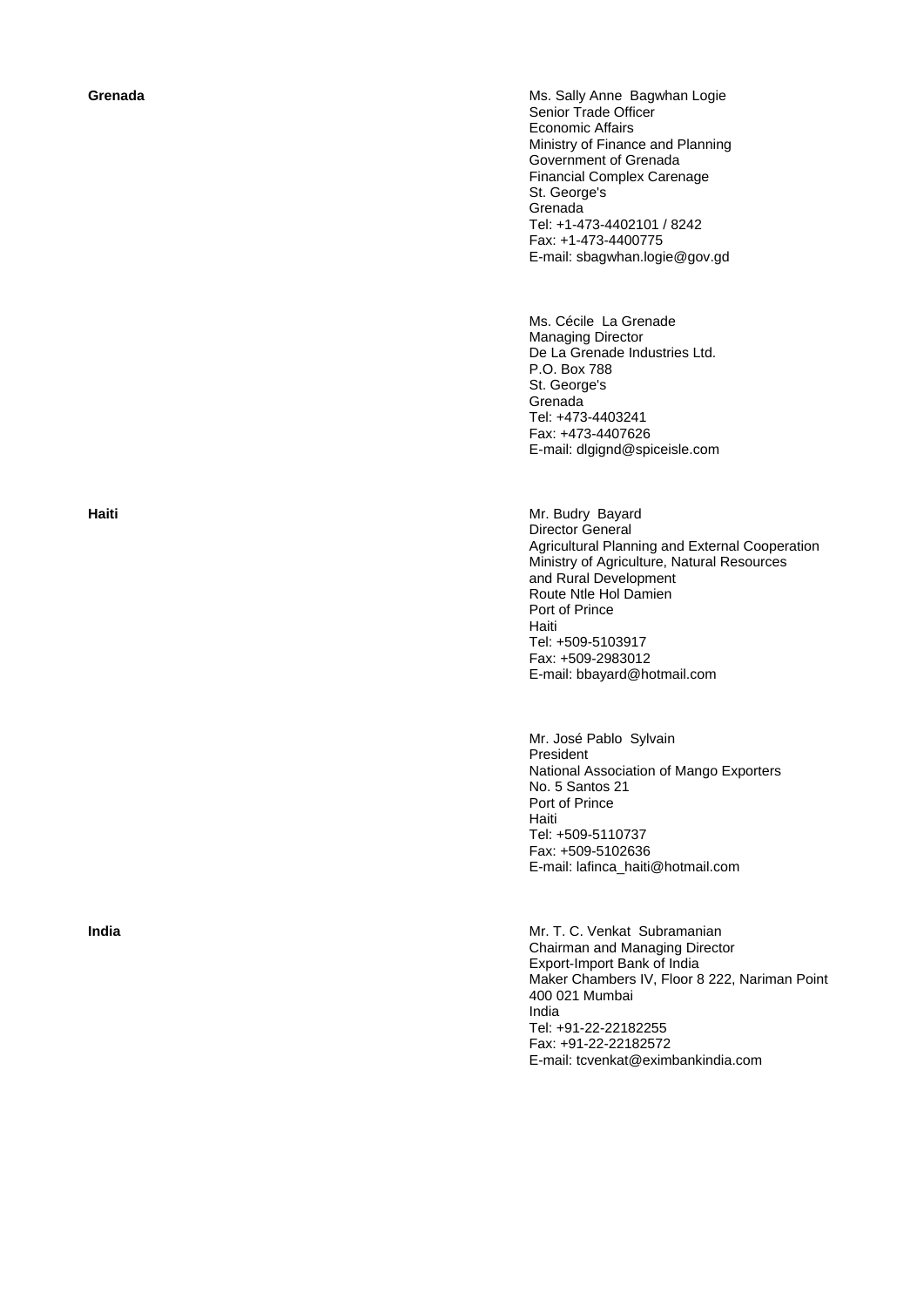**India (cont'd) Mr. Joseph Sunil** General Manager PDS Organic Spices Peermade Development Society Valanjanganam Kuttikanam P.O. 685531 Peermade India Tel: +91-4869-233988 Fax: +91-4869 233875 E-mail: pdsexports@sancharnet.in

> Mr. P. S. Bhatnagar Former Professor Public Administration Rajasthan University B-191A University Marg Bapu Nagar Jaipur 302015 Rajasthan India Tel: +91-141-2705575 E-mail: b191@sify.com

Ms. Neela Mukherjee Director and Team Leader Development Tracks RTC New Delhi India Tel: +91-11-26270332 Fax: +91-11-26270824 E-mail: neelamukherjee@gmail.com

Mr. Shyam S. Agrawal Resident Director India Trade Promotion Organisation Friederich-Ebert-Anlage 26 D-60325 Frankfurt am Main **Germany** Tel: +49-69-74347611/553773 Fax: +49-69-554230 E-mail: info@itpofrankfurt.com

Kazakhstan **Mazakhstan** Mr. Gaziz Myltykbayev **Director** Corporate Development Department Center of Marketing and Analytical Research Sustainable Development Fund Kazyna 204 office, 2nd floor 62 Sharipova Str. Alamty 050012 Kazakhstan Tel: +7-3272-590690 Fax: +7-3272-582151 E-mail: gazizm@cmar.kz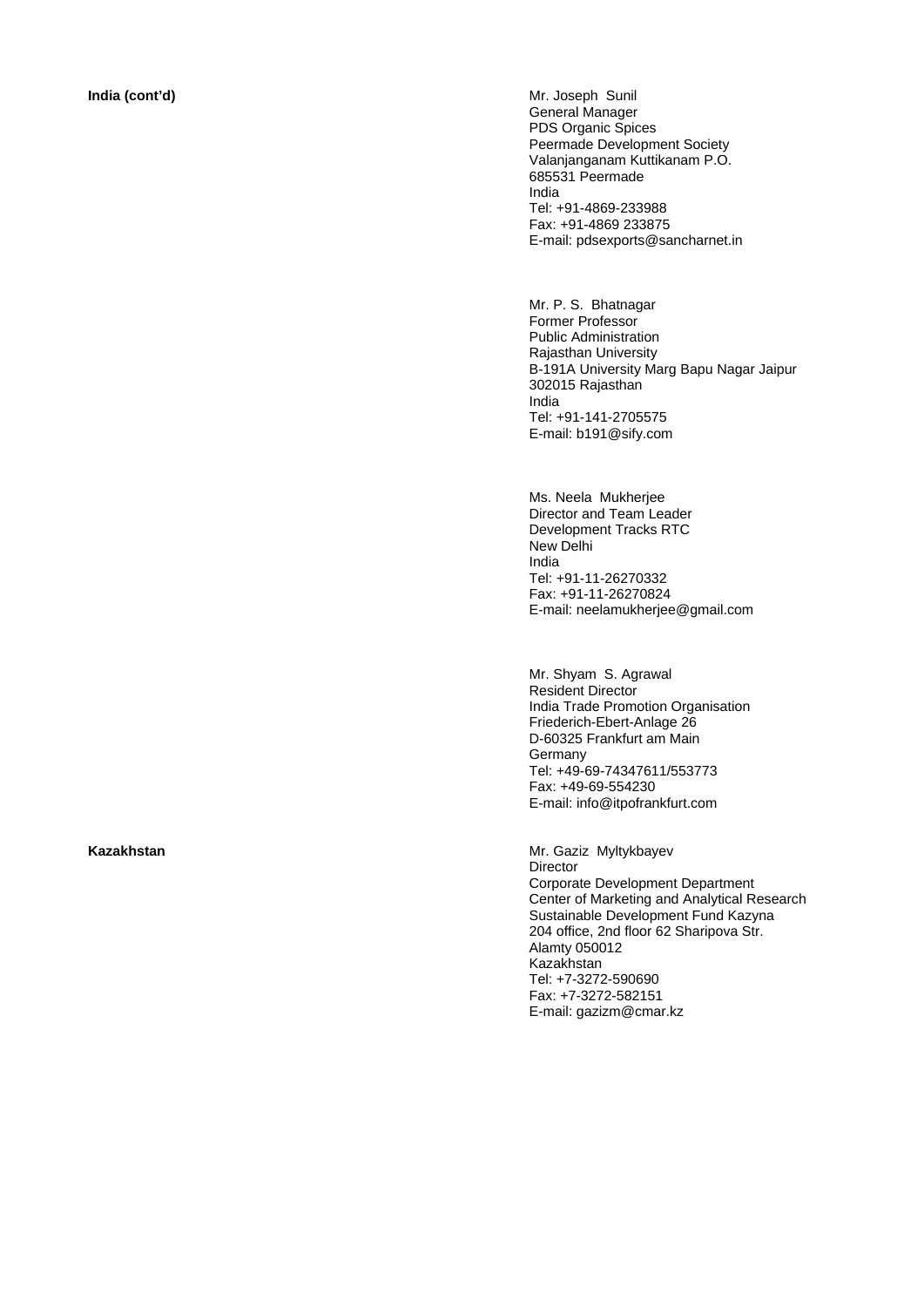Ms. Aizhan Zhantayeva Project Manager Corporate Development Department Center of Marketing and Analytical Research Sustainable Development Fund Kazyna 204 office, 2nd floor 62 Sharipova Str. Alamty 050012 Kazakhstan Tel: +7-3272-590690 Fax: +7-3272-582151 E-mail: aizhan\_zh@cmar.kz

Mrs. Saule Akhmetova Advisor Center of Marketing and Analytical Research Sustainable Development Fund Kazyna 204 office, 2nd floor 62 Sharipova Str. Alamty 050012 Kazakhstan Tel: +7-3272-590690 ext 1088 Fax: +7-3272-582151 E-mail: sakhmetova@cmar.kz

Mr. Erlan Sagadiev President University of International Business Almaty Kazakhstan Tel: +7-3272-671248 Fax: +7-3272-671238 E-mail: erlansagadiev@yahoo.com

**Kenya Kenya Mr. Matanda Wabuyele** Mr. Matanda Wabuyele Chief Executive Director Kenya Export Promotion Council Anniversary Towers, 16th Floor, University Way P.O. Box 40247 Nairobi Kenya Tel: +254-20-228534 / 8 Fax: +254-20-228539 E-mail: chiefexe@epc.or.ke

> Ms. Salima Gilani Focal Point: Millennium City Initiative P.O. Box 1866 Kisumu Kenya Tel: +254-723-686371 E-mail: **{** HYPERLINK "mailto:gilani@africaonline.co.ke" **}** salimagilani@vicweb.net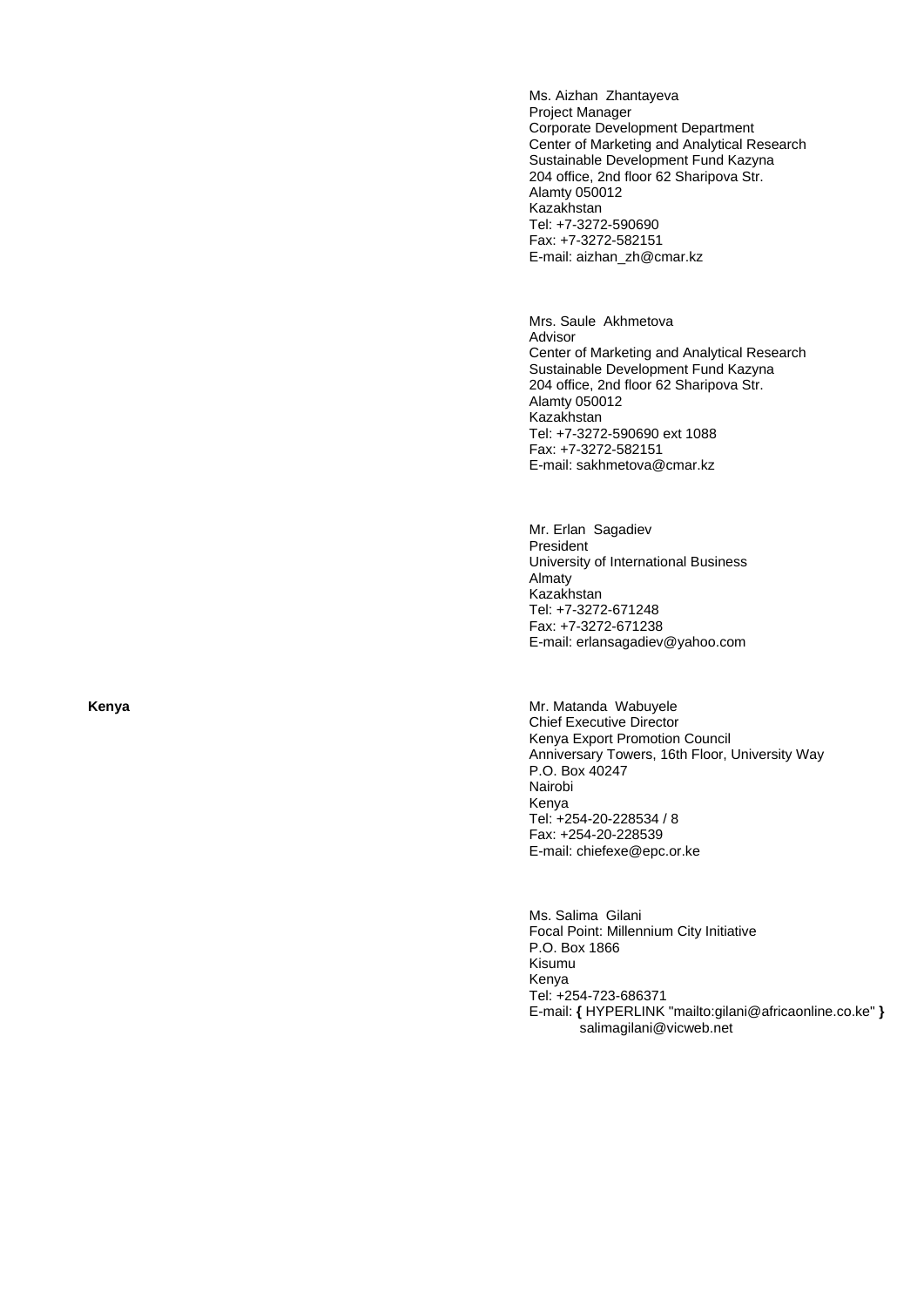### **Lao People's Democratic Republic** Mr. Syviengxay Oraboune

Chief Policy Research and Analysis Division National Economic Research Institute Committee for Planning & Investment Luangprabang Rd. Vientiane Lao People's Democratic Republic Tel: +856-21-711181 Fax: +856-21-711181 E-mail: syviengxay@gmail.com

Ms. Kongthong Nanthavongdouangsy Vice President Lao Handicraft Association Vientiane Lao People's Democratic Republic Tel: +856-21-452956 Fax: +856-21-452956 E-mail: phaengmia@etllao.com

**Malawi** Mr. Joy Hara Principal Economist Ministry of Trade and Private Sector Development Gemini House Capital City P.O. Box 30366 Lilongwe 3 Malawi Tel: +265-1-774023 Fax: +265-1-770680 E-mail: joyharah@yahoo.com

> Ms. Grace Kamvazakazi Senior Economist Ministry of Trade and Private Sector Development Gemini House Capital City P.O. Box 30366 Lilongwe 3 Malawi Tel: +265-1-770614 Fax: +265-1-770680 E-mail: chifundokamva@yahoo.com

Ms. Monica Khoromana Nali Limited Patridge Avenue Focal Point: Millennium City Initiative P.O. Box 5767 Limbe Malawi Tel: +265-8832489 E-mail: nali@africa-online.net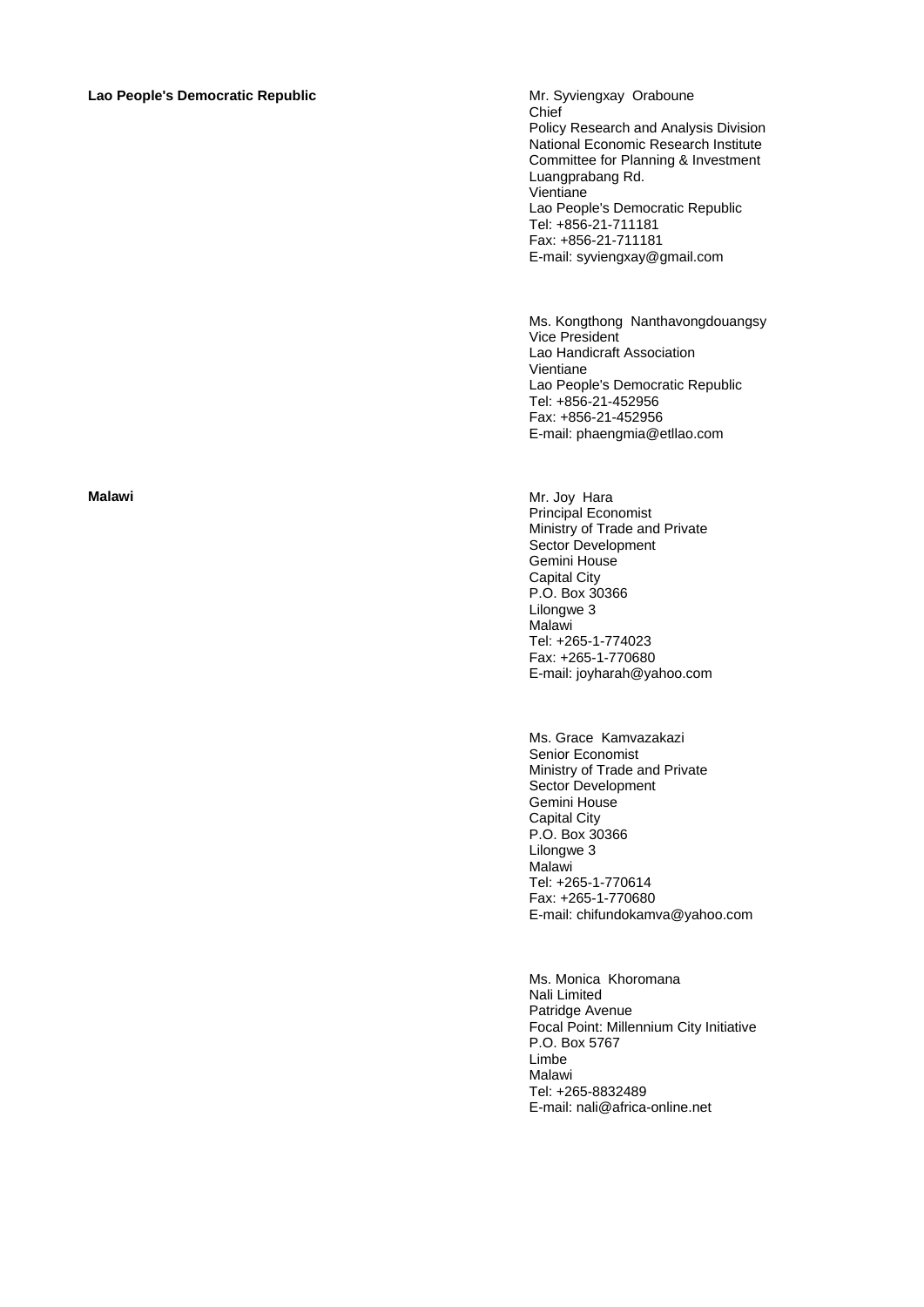**Malawi (cont'd)** Mr. Kantilal Karsanji Desai Chairman Knitwear Industries Ltd. Focal Point: Millennium City Initiative P.O. Box 355 Blantyre **Malawi** Tel: +265-1-871153 Fax: +265-1-873932 E-mail: desco@malawi.net

**Mauritania** Mr. Mohamed Ould Hitt **Director** Foreign Trade Promotion Ministry of Commerce, Handicrafts and Tourism B.P. 182 Nouakchott Mauritania Tel: +222-5253572 Fax: +222-5251057 E-mail: hittmed@yahoo.fr

> Mr. Diallo Alioune Chief Support to the Private Sector National Confederation of Employers of Mauritania 824 Avenue du Roi Fayçal BP 383 Ksar Nouakchott Mauritania Tel: +222-6412364 Fax: +222-5259108 E-mail: germe@mauritel.mr

**Mexico** Mr. Gabriel Barrera Pérez Vice President International Promotion BANCOMEXT Periférico Sur 4333 Col. Jardines en la Montaña 14210 Mexico D.F Mexico Tel: +52-55-54499071 / 9078 Fax: +52-55-54499182 E-mail: gbarrera@bancomext.gob.mx

> Mr. Enrique Hernández de Tejada Aldana President Import-Export Association Monterrey No. 130, Roma 06700 Mexico City Mexico Tel: +52-55849522 ext. 21 Fax: +52-55845317 E-mail: enriquesr@interbentley.com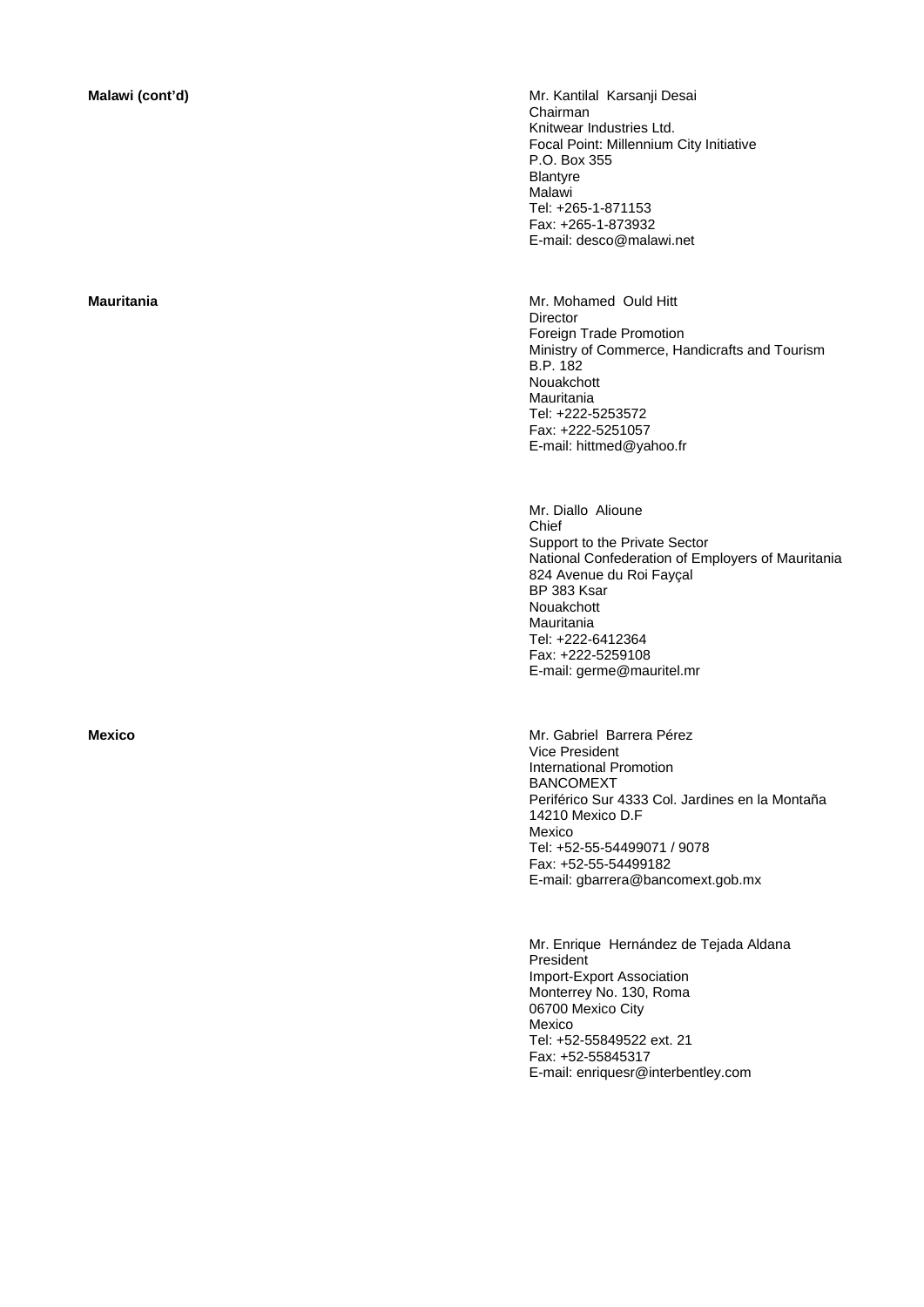**Mexico (cont'd) Maximum Mr. Raul Hernandez Mr. Raul Hernandez** Director General Alternativas y Procesos de Participación Social A. C. Apartado Postal 306 75700 Pue Tehuacán Mexico Tel: +238-3712295 Fax: +238-3712533 E-mail: raulhernandez@alternativas.org.mx

**Nepal** Mr. Bharat Bahadur Thapa **Secretary** Ministry of Industries, Commerce and Supplies Singh Durbas Kathmandu **Nepal** Tel: +977-1-261201/3 Fax: +977-1-261112 E-mail: info@doi.com.np

> Mr. Chandi Raj Dhakal President Federation of Nepalese Chambers of Commerce and Industry Shahid Shukra Milan Marg Teku P.O. Box 269 Kathmandu Nepal Tel: +977-1-4262061 Fax: +977-1-4261022 E-mail: fncci@mos.com.np

 Mr. Gourish Kharel Director Kto Inc. 246 Nagpokhari Sadak P.O. Box 4292 Kathmandu Nepal Tel: +977-1-4426132 Fax: +977-1-4426132 E-mail: info@kto.wlink.com.np

**Nigeria** Mr. Adesina A. Agboluaje Managing Director Nigeria Export Processing Zones Authority No. 2 Zambesi Street Off Aguiyi Ironsi Way Behind Merit House, Maitama Abuja Nigeria Tel: +234-9-4131598 Fax: +234-9-4131550 E-mail: sinaagbo@yahoo.com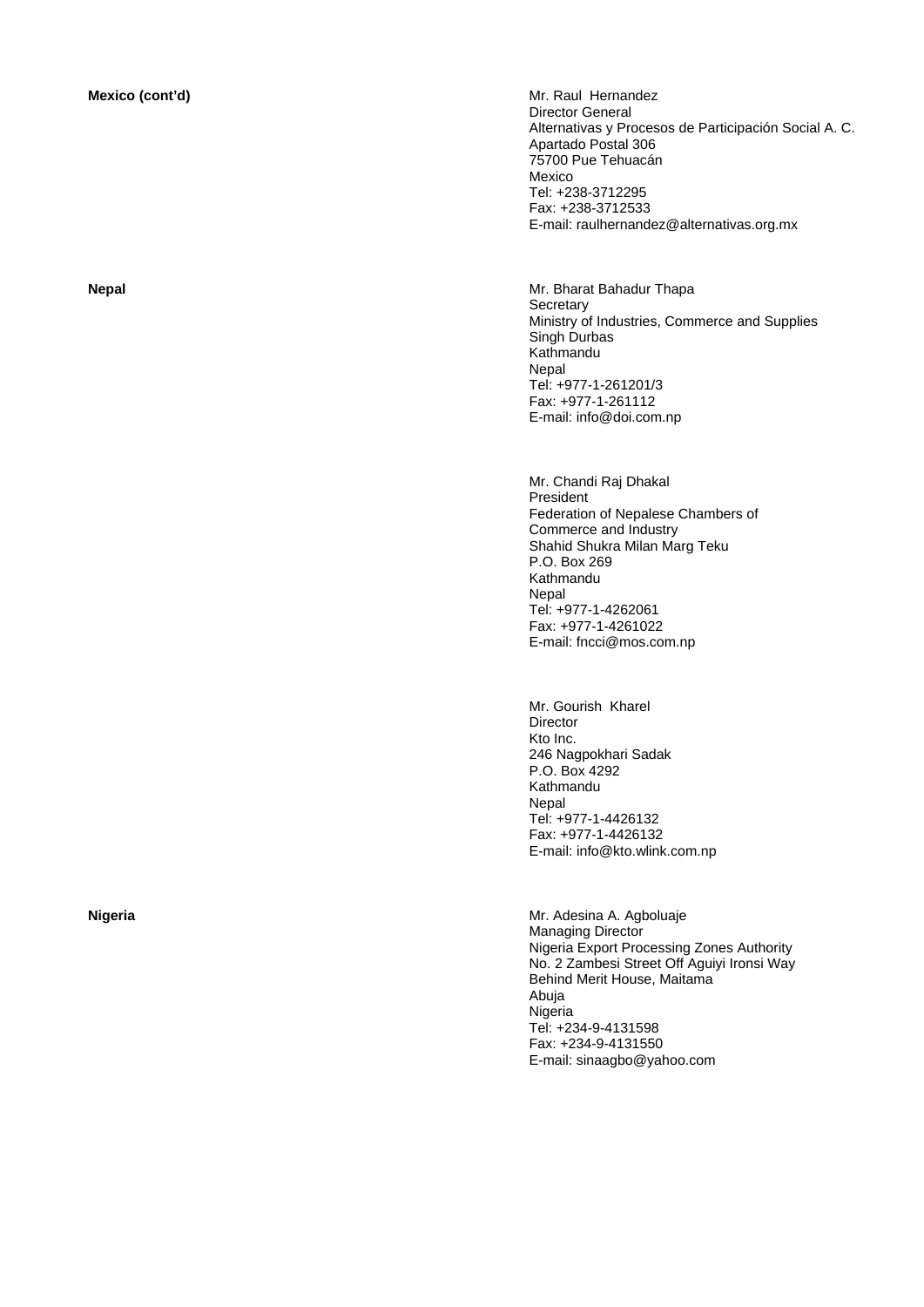**Nigeria (cont'd) Nigeria (cont'd) Mr. Adebisi A. Opejinmi** General Manager Corporate Strategy & Planning Nigeria Export Processing Zones Authority No. 2 Zambesi Street Off Aguiyi Ironsi Way Behind Merit House, Maitama Abuja Nigeria Tel: +234-9-4131598 Fax: +234-9-4131550 E-mail: adeopejin@yahoo.co.uk

> Mr. Seliat Olatinuke Elegbede Zones and Incentives Officer Nigeria Export Processing Zones Authority No. 2 Zambesi Street Off Aguiyi Ironsi Way Behind Merit House, Maitama Abuja **Nigeria** Tel: +234-9-4131598 Fax: +234-9-4131550 E-mail: elegbedeseliat@yahoo.com

Mr. Olufemi Boyede Managing Director / CEO Koinonia Ventures Ltd. Wing B, Plot 4 Ijaiye/Isheri Road Omole, Ikeja P.O. Box 4153, Ikeja Lagos **Nigeria** Tel: +234-1-2300649 Fax: +234-1-4936814 E-mail: femiboyede@hyperia.com

Ms. Lydia Iyaji Eriba Assistant National Coordinator Nigerian Women Exporters of Services Lagos Nigeria Tel: +234-1-2300649 Fax: +234-1-5557621 E-mail: eriba77\_ng@yahoo.com

Mr. Chief Ralph Adeola Alabi Chairman Guinness Nigeria Plc. Focal Point: Millennium City Initiative 24, Oba Akran Avenue P. M. B. 21071 Ikeja Lagos Nigeria Tel: +234-8022905602 Fax: +234-1-2709338 E-mail: ralph.alabi@diageo.com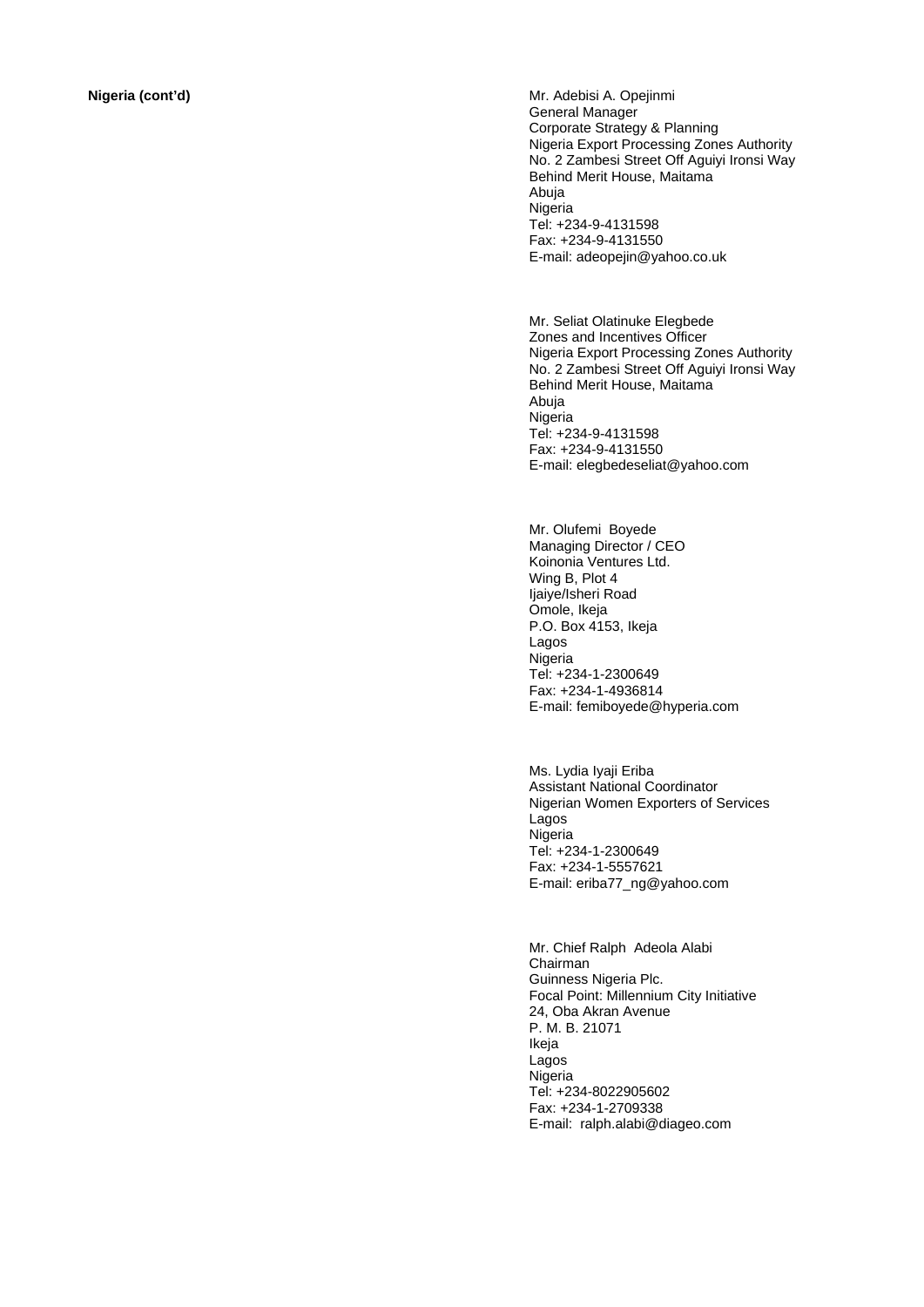**Saint Vincent and the Grenadines Mrs. Suzanne Joachim** 

**Pakistan** *Mr. Javed Naushahi* Mr. Javed Naushahi Chairman E-Commerce Resource Centre 2nd Floor, Nabika Square G-5,Central Commercial Area off Shaheed-e-Millat Road Karachi 75350 Pakistan Tel: +92-333-2443358 Fax: +92-21-4524976 E-mail: jnaushahi@yahoo.com

> Mr. Azhar Majeed Khalid Collector Model Collectorate of Customs Custom House Karachi Karachi Pakistan Tel: +92-21-9214160 Fax: +92-21-9214718 E-mail: amkpk1@hotmail.com

**Romania Mr. Costin Lianu** General Director Export Promotion Division Ministry of Economy and Commerce 16 ion Campineanu Str o110036 Bucharest Romania Tel: +40-21-3151110 / 72-2521967 Fax: +40-21-4010598 E-mail: costin.lianu@dce.gov.ro

> Mr. Aurel Gogulescu President Prahova Chamber of Commerce Str. Cuza Voda, 8 Ploiesti Romania Tel: +40-244-516666 Fax: +40-244-512552 E-mail: presidente@cciph.ro

Executive Director National Investment Promotions Inc. 2nd Floor Administrative Centre PO BOX 608 **Kingstown** Saint Vincent and the Grenadines Tel: +1-784-4572159 Fax: +1-784-4572943 E-mail: sjoachim@svg-nipi.com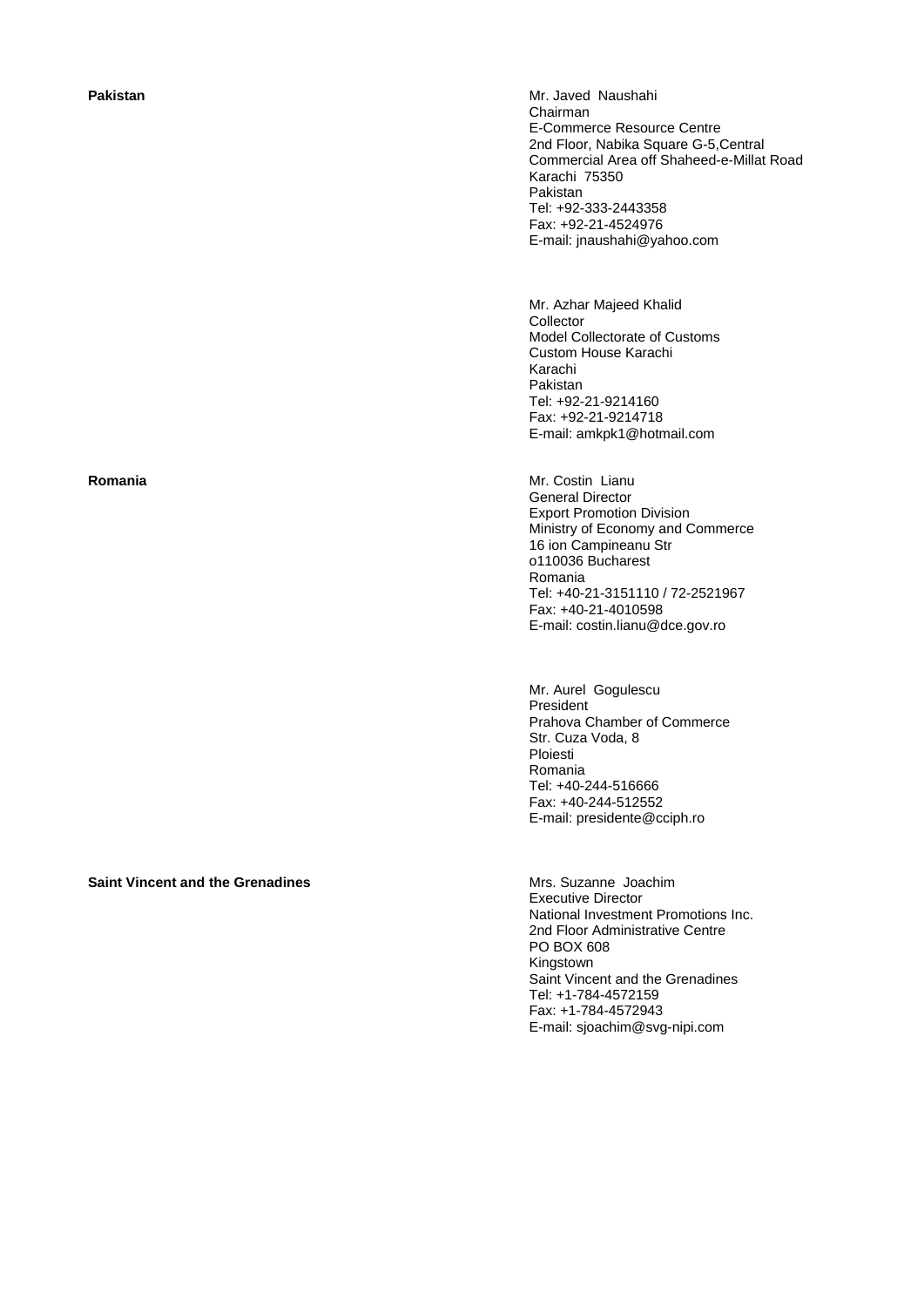# **Saint Vincent and the Grenadines (cont'd)** Mr. Jethro Greene

Chief Coordinator Eastern Caribbean Trading Agriculture and Development Organization P.O. Box 827 Kingstown Saint Vincent and the Grenadines Tel: +1-784-4531004 E-mail: **{** HYPERLINK "mailto:jethrogreene@yahoo.com" **}** ectadsvg@yahoo.com

**Senegal Senegal Mr. Magatte Ndoye Mr. Magatte Ndoye** Coordinator of Programmes and Projects Ministry of Commerce Administrative Building, 5th floor P.O. Box 4057 Dakar Senegal Tel: +221-8232864 Fax: +221-8220932 E-mail: **{** HYPERLINK "mailto:magatendoye@sentoo.sn" **}** magatendoye@yahoo.fr

> Ms. Maimouna Savane Director General Export Promotion Agency of Senegal Route du Meridien Président Almadies B.P. 14709 Dakar Senegal Tel: +221-8692021 Fax: +221-8692022 E-mail: msavane@gmail.com

Mr. Ousseynou Dieng Director Research and Planning Ministry of Tourism and Aviation Dhakar Senegal Tel: +221-8236839 Fax: +221-8229413 E-mail: **{** HYPERLINK "mailto:ousseynoudieng@hotmail.com" **}**

Mr. Alioune Ba Programme Coordinator National Council of Employers of Senegal 7, rue Jean Mermoz Dakar 3537 Senegal Tel: +221-8896565 Fax: +221-8822842 E-mail: aliouneba76@yahoo.fr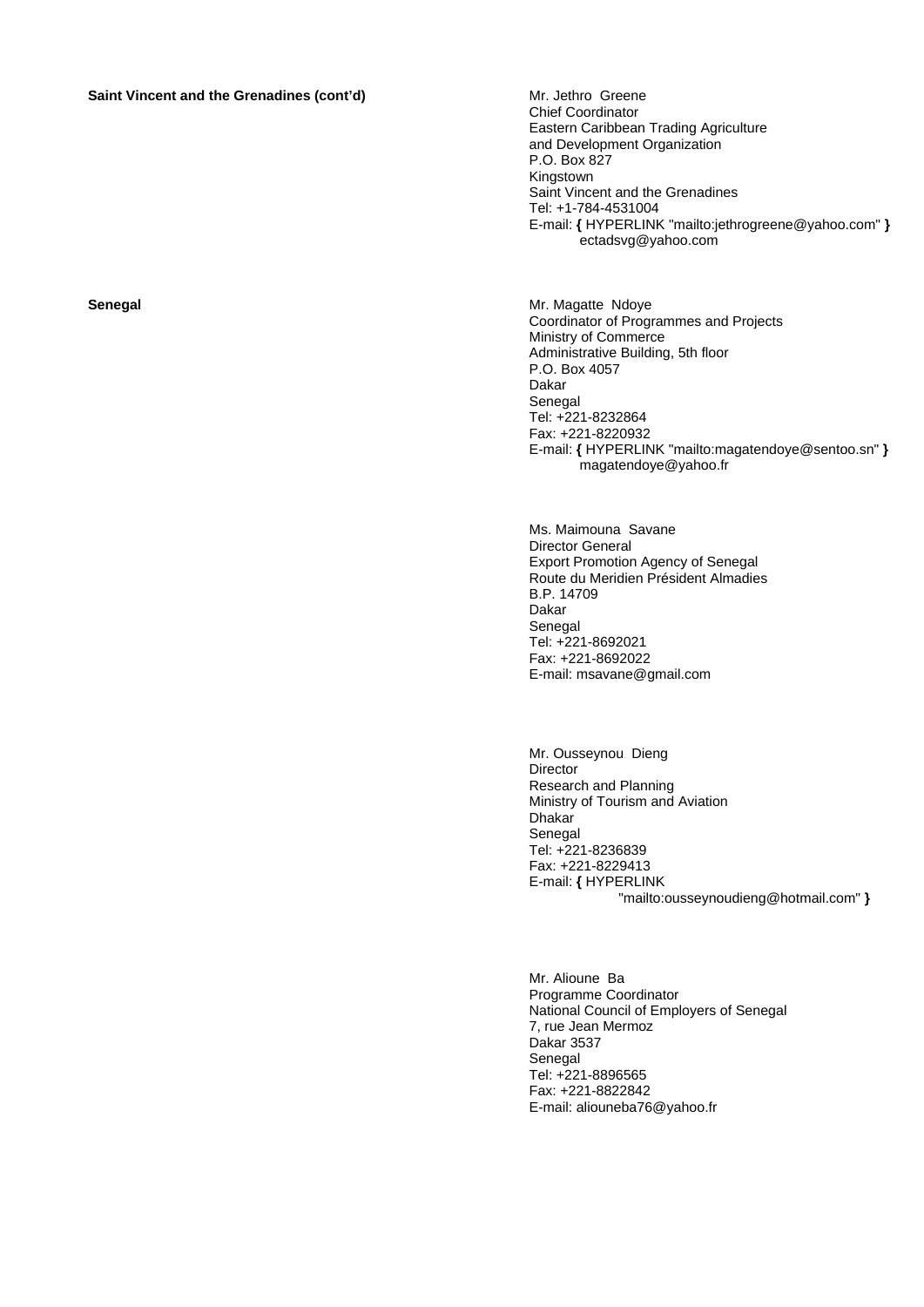**South Africa Mr. Riaan Le Roux Mr. Riaan Le Roux** Chief Director Export Promotion and Development Department of Trade and Industry South Africa Private Bag X 84 Pretoria 0001 South Africa Tel: +27-12-3941336 Fax: +27-12-3942336 E-mail: riaanl@thedti.gov.za

> Ms. Pinkie Nqeto Director Export Development Department of Trade and Industry South Africa Private Bag X 84 Pretoria 0001 South Africa Tel: +27-12-3941265 Fax: +27-12-3942265 E-mail: pinkien@thedti.gov.za

Mr. Jaishwor Barlaw Manilal Chief Operating Officer Key Goverment Programmes Automotive Industry Development Centre 30 Helium Road Rosslyn Ext. 2 Pretoria South Africa Tel: +27-12-5645315 Fax: +27-12-5645301 E-mail: bmanilal@aidc.co.za

Mr. Mzwakhe Shoba Group Consultant Key Government Programmes Automotive Industry Development Centre 30 Helium Road Rosslyn Ext. 2 Pretoria South Africa Tel: +27-12-5645315 Fax: +27-12-5645301 E-mail: mshoba@aidc.co.za

Mr. Gerrit Booyens Chief Executive Officer Limpopo Export Forum 54 14th Street Menlo Park P.O. Box 35367 Pretoria 0102 South Africa Tel: +27-12-3460373 Fax: +27-88123460373 E-mail: gerritb@iafrica.com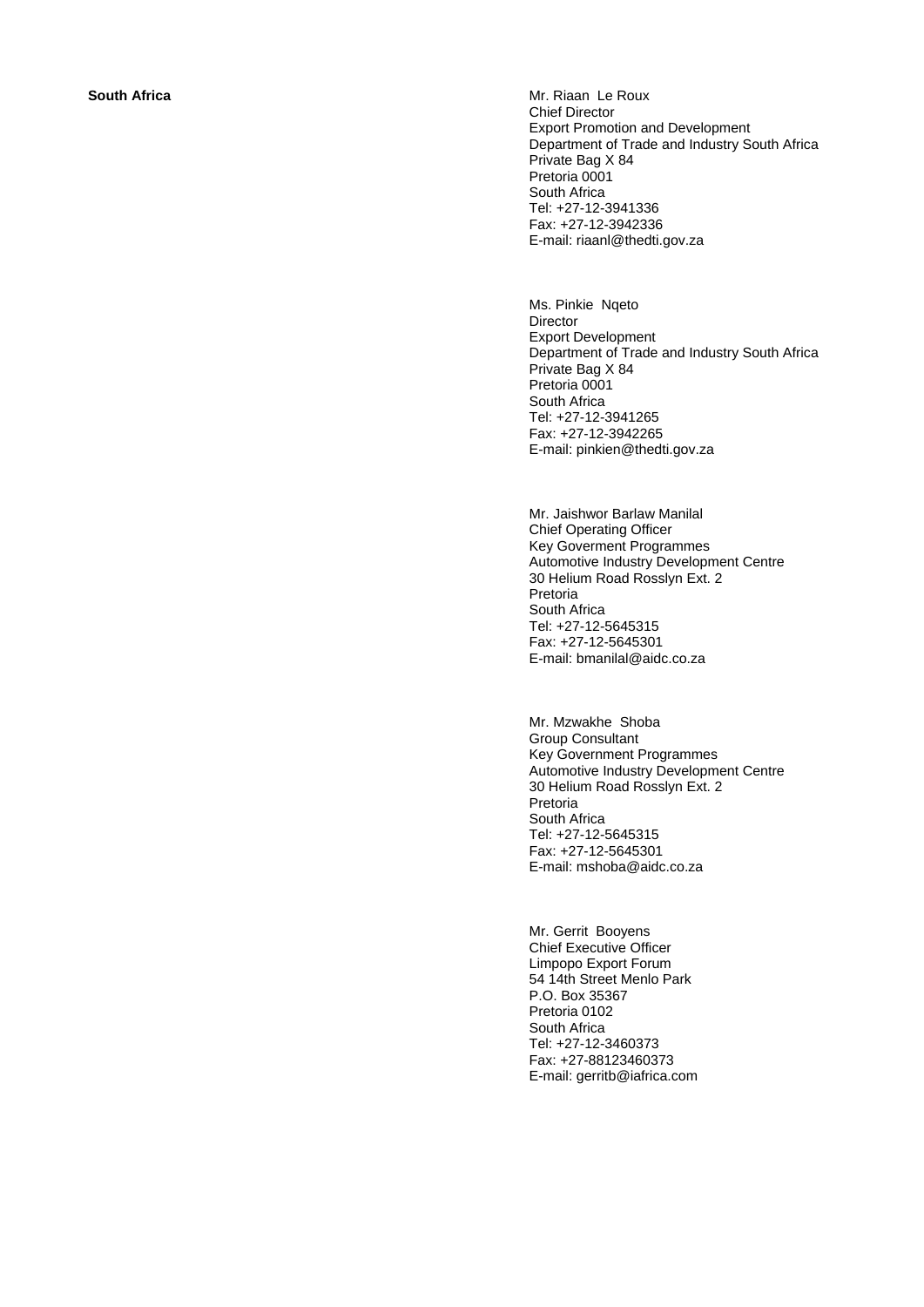**South Africa (cont'd) Mrs. Tokozile Boboyi Mrs. Tokozile Boboyi** Senior Programme Manager Eastern Cape Development Corporation Independent Avenue 2nd Floor Private Bag x047 Bisho South Africa Tel: +27-834-511747 E-mail: tboboyi@ecdc.co.za

**Thailand** Mr. Kunyaphan Reangkhum Deputy Director-General The Department of Export Promotion Ministry of Commerce 22/77 Rachadapisek Road, Chatuchak Bangkok 10900 **Thailand** Tel: +66-2511-602030 Fax: +66-2511-600910 E-mail: itcs@depthai.go.th

> Mr. Somdet Susomboon Director International Cooperation Group The Department of Export Promotion Ministry of Commerce 22/77 Rachadapisek Road, Chatuchak Bangkok 10900 **Thailand** Tel: +66-2-5077787 Fax: +66-2-5115212 E-mail: somdets@depthai.go.th

> Ms. Natiya Suchinda Assistant Director Office of OTOP The Department of Export Promotion Ministry of Commerce 22/77 Rachadapisek Road, Chatuchak Bangkok 10900 Thailand Tel: +66-2511-602030 Fax: +66-2511-600910 E-mail: itcs@depthai.go.th

> Ms. Prajongporn Tanmanee Trade Officer The Department of Export Promotion Ministry of Commerce 22/77 Rachadapisek Road, Chatuchak Bangkok 10900 **Thailand** Tel: +66-2511-602030 Fax: +66-2511-600910 E-mail: itcs@depthai.go.th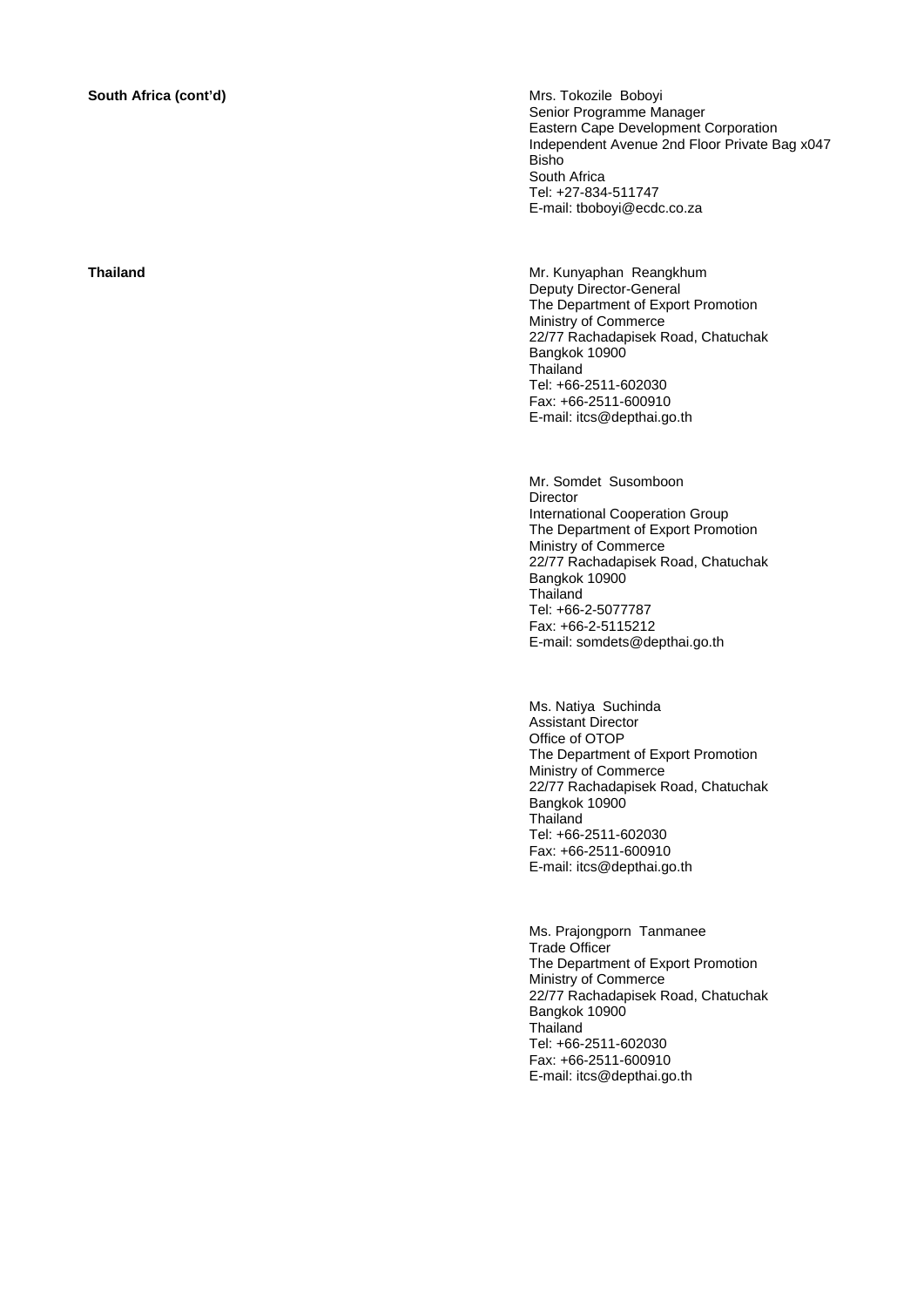Uganda **Contract Contract Contract Contract Contract Contract Contract Contract Contract Contract Contract Contract Contract Contract Contract Contract Contract Contract Contract Contract Contract Contract Contract Contrac** Executive Director Uganda Export Promotion Board Plot 22 Entebbe Road Conrad Plaza, 6th Floor P.O. Box 5045 Kampala Uganda Tel: +256-41-230250 Fax: +256-41-259779 E-mail: florencekata@yahoo.com

> Mr. John Ndyabagye Director Board of Directors Uganda Export Promotion Board Plot 22 Entebbe Road Conrad Plaza, 6th Floor P.O. Box 5045 Kampala Uganda Tel: +256-41-266912 Fax: +256-41-259779 E-mail: j\_ndyabagye@yahoo.com

Mr. Amos Lugolobi Deputy Executive Director Uganda Investment Authority Plot 17, Hannington Road, Shimon Crested Towers, Short Tower, 4th Floor P.O. Box 21434 Kampala Uganda Tel: +256-41-250211 E-mail: alugolobi@yahoo.com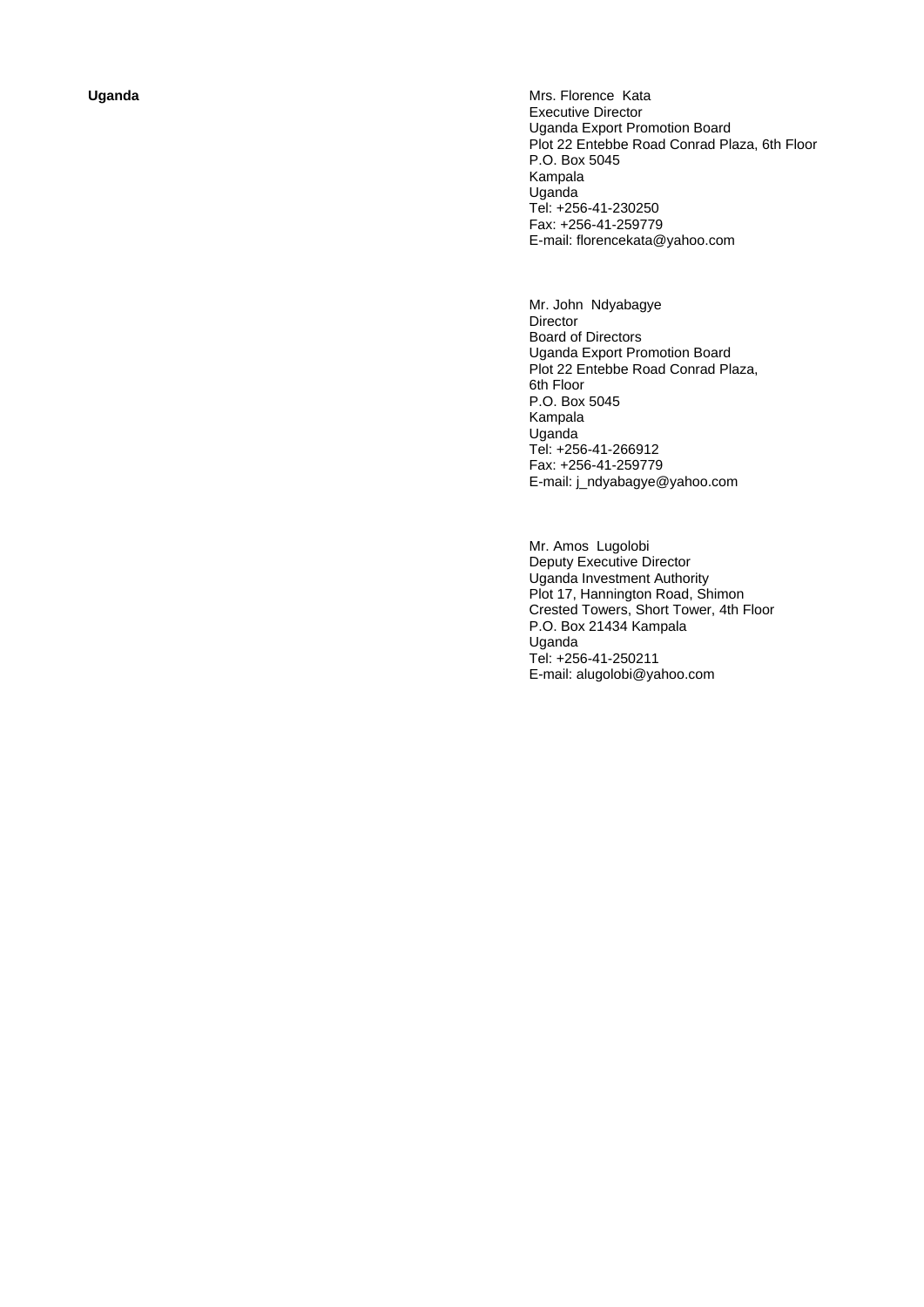# **COUNTRY STRATEGY-MAKERS**

| <b>Bangladesh</b>  | Mr. C.K. Hyder<br>Secretary General<br>Metropolitan Chamber of Commerce and Industry<br>122-124, Motijheel C/A<br>Dhaka 1000<br>Bangladesh<br>Tel: +880-2-9565208-11<br>Fax: +880-2-9565211-12<br>E-mail: sg@citechco.net                                                                                             |
|--------------------|-----------------------------------------------------------------------------------------------------------------------------------------------------------------------------------------------------------------------------------------------------------------------------------------------------------------------|
| <b>Bhutan</b>      | Mr. Sherab Tenzin<br>Head of External Trade Division<br><b>PO Box 141</b><br>Foreign Trade Division<br>Ministry of Trade and Industry<br>Thimpu<br><b>Bhutan</b><br>Tel: +975-2-322-407<br>Mob: +975-17600856<br>Email: Jana@druknet.bt                                                                               |
| <b>El Salvador</b> | Ms. Claudia Patricia Vélez Barahona<br>International Strategies Manager<br><b>EXPORTA El Salvador</b><br>Blvd. Santa Elena, Edificio D'Cora 2a. Planta<br>Antiguo Cuscatlán<br>San Salvador<br>El Salvador<br>Tel: +503-22782285<br>Fax: +503-22416452<br>E-mail: cvelez@exporta.gob.sv                               |
| Guatemala          | Ms. Fanny de Estrada<br><b>Executive Director</b><br><b>AGEXPRONT</b><br>15 avenida 14-72 Zona 13<br>Guatemala-City<br>Guatemala<br>Tel: +502-24223414<br>Fax: +502-3621996<br>E-mail: fanny.estrada@agexpront.org.gt                                                                                                 |
| <b>Honduras</b>    | Mr. Fernando Alejandro García Merino<br><b>Executive Director</b><br>National Association of Industrialists of Honduras (ANDI)<br>Colonia Castaño Sur<br>Edificio de la Fundación Covelo<br>3p Apartado Postal 3447<br>Tegucigalpa<br>Honduras<br>Tel: +504-2391238<br>Fax: +504-2215199<br>E-mail: fernandog@andi.hn |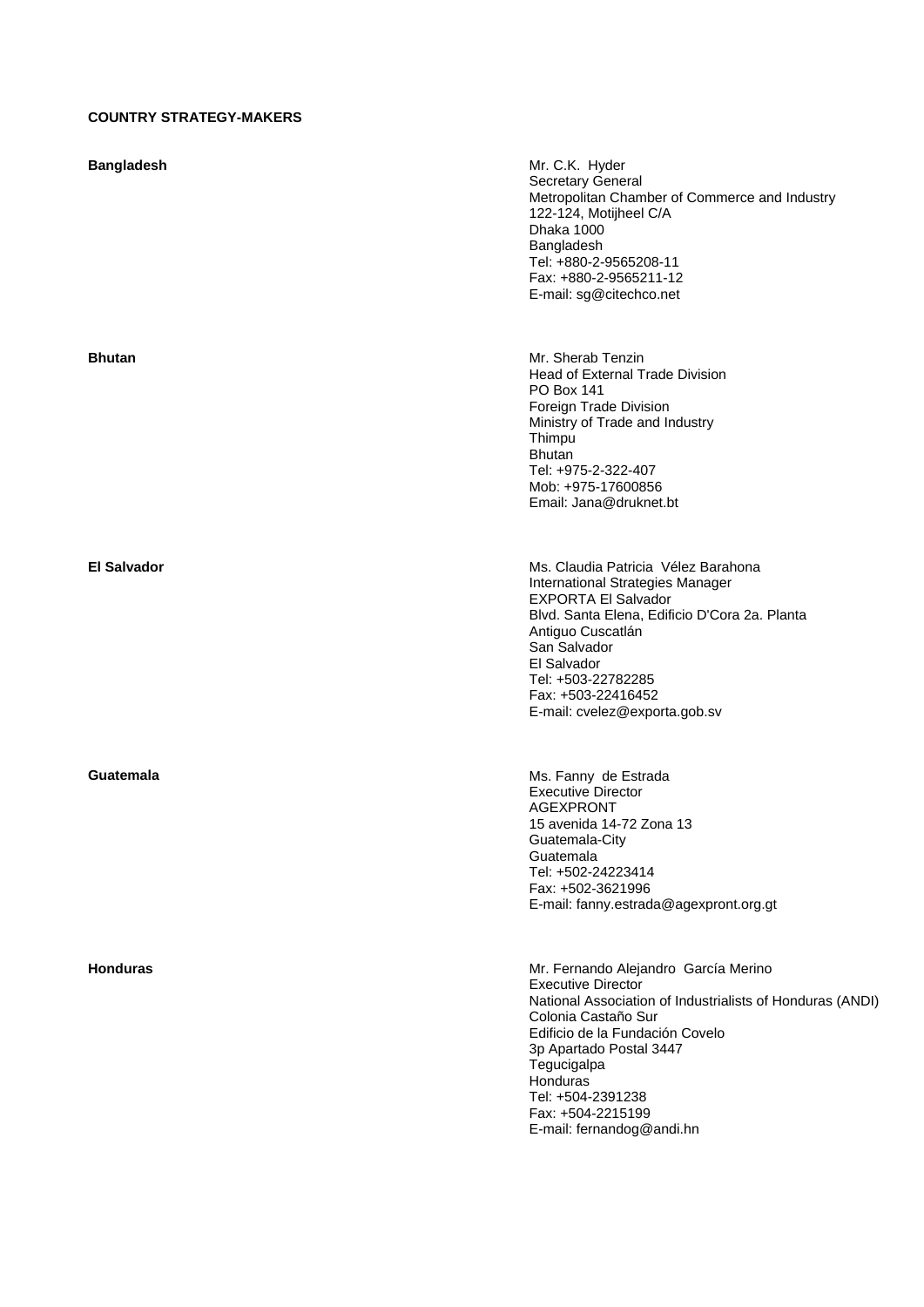| Kuwait       | Mrs. Najah H. Al-Momen<br>Head<br>Market and Product Development Division<br>Public Authority for Industry<br>P.O. Box 4690 Safat<br>13047 Kuwait<br>Kuwait<br>Tel: +965-5302911<br>Fax: +965-5302924<br>E-mail: n.almomen@pai.gov.kw                        |
|--------------|--------------------------------------------------------------------------------------------------------------------------------------------------------------------------------------------------------------------------------------------------------------|
| Maldives     | Mr. Ahmed Mujuthaba<br>President<br>Maldives National Chamber of Commerce and Industry<br>G Vijafari Hiya, Ameenee Magu<br>Male 20-04<br>Maldives<br>Tel: +960-332-6634<br>Fax: +960-331-0233<br>E-mail: amabcd2000@yahoo.com                                |
| Mali         | Mr. Moussa Diarra<br>President<br>Industrial and Commercial Representation of Mali<br>Focal Point: Millennium City Initiative<br>Badaladougou Est<br>BP 424 Bamako<br>Mali<br>Tel: +223-2226717<br>Fax: +223-2225932<br>E-mail: recoma@cefib.com             |
| Sierra Leone | Mr. Alhaji A.B. Kebbay<br>Director of Export<br>Sierra Leone Export Development and<br><b>Investment Corporation</b><br>18/20, Walpole Street PMB 6<br>Freetown<br>Sierra Leone<br>Tel: +232-22-227604<br>Fax: +232-22-229097<br>E-mail: sledic@sierratel.sl |
| Sri Lanka    | Mr. Prema Cooray<br><b>Chief Executive Officer</b><br>Ceylon Chamber of Commerce<br>50, Navam Mawatha<br>P.O. Box 274<br>Colombo <sub>2</sub><br>Sri Lanka<br>Tel: +94-112380159 / 2380157<br>Fax: +94-112449352 / 2437477<br>E-mail: prema@chamber.lk       |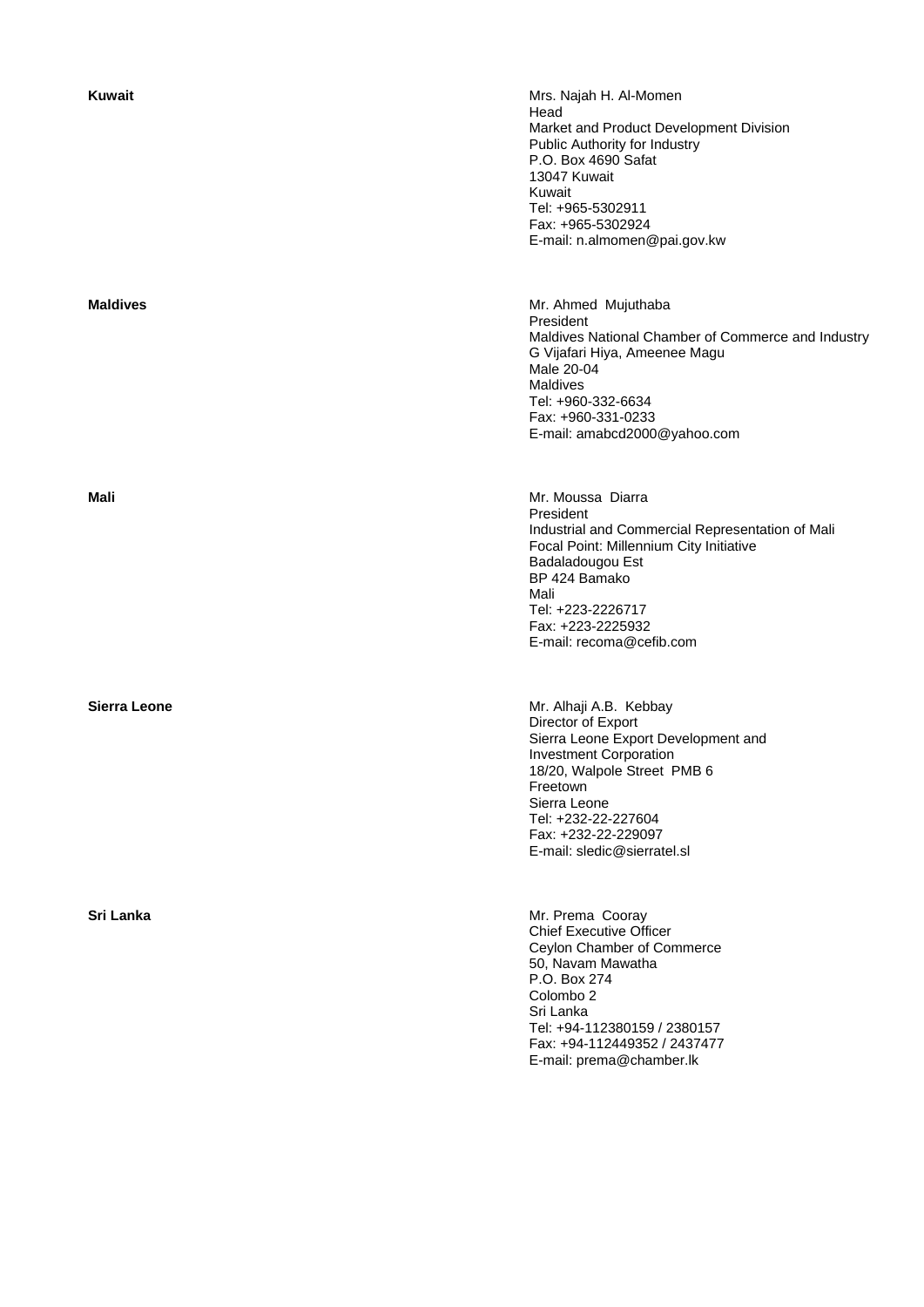### **INTERNATIONAL AND BILATERAL ORGANIZATIONS**

**Asian Development Bank <br>
Mr. Ganeshan Wignaraja** 

Senior Trade Economist Regional Economic Integration Asian Development Bank P.O. Box 789 Manila 0980 Philippines Tel: +63-2-6326116 Fax: +63-2-6362183 E-mail: gwignaraja@adb.org

### **Commonwealth Secretariat** Mr. George P. Saibel

**Director** Special Advisory Services Division Commonwealth Secretariat Marlborough House, Pall Mal London SW1 United Kingdom Tel: +44-20-77476300 Fax: +44-20-77476307 E-mail: g.saibel@commonwealth.int

Mr. Timothy Williams Adviser and Head Enterprise and Agriculture Section Commonwealth Secretariat Marlborough House, Pall Mall London SW1Y 5HX United Kingdom Tel: +44-207-747 6374 Fax: +44-207-7476307 E-mail: t.williams@commonwealth.int

Mr. Nikhil Treebhoohun Adviser and Head Trade Section Commonwealth Secretariat Marlborough House, Pall Mal London SW1 United Kingdom Tel: +44-207-7476302 Fax: +44-207-7476203 E-maill: n.treebhoohun@commonwealth.int

Mr. Isaac Njoroge Adviser Trade Section Special Advisory Services Division Commonwealth Secretariat Marlborough House, Pall Mal London SW1 United Kingdom Tel: +44-20-77476299 Fax: +44-20-77476203 E-mail: i.njoroge@commonwealth.int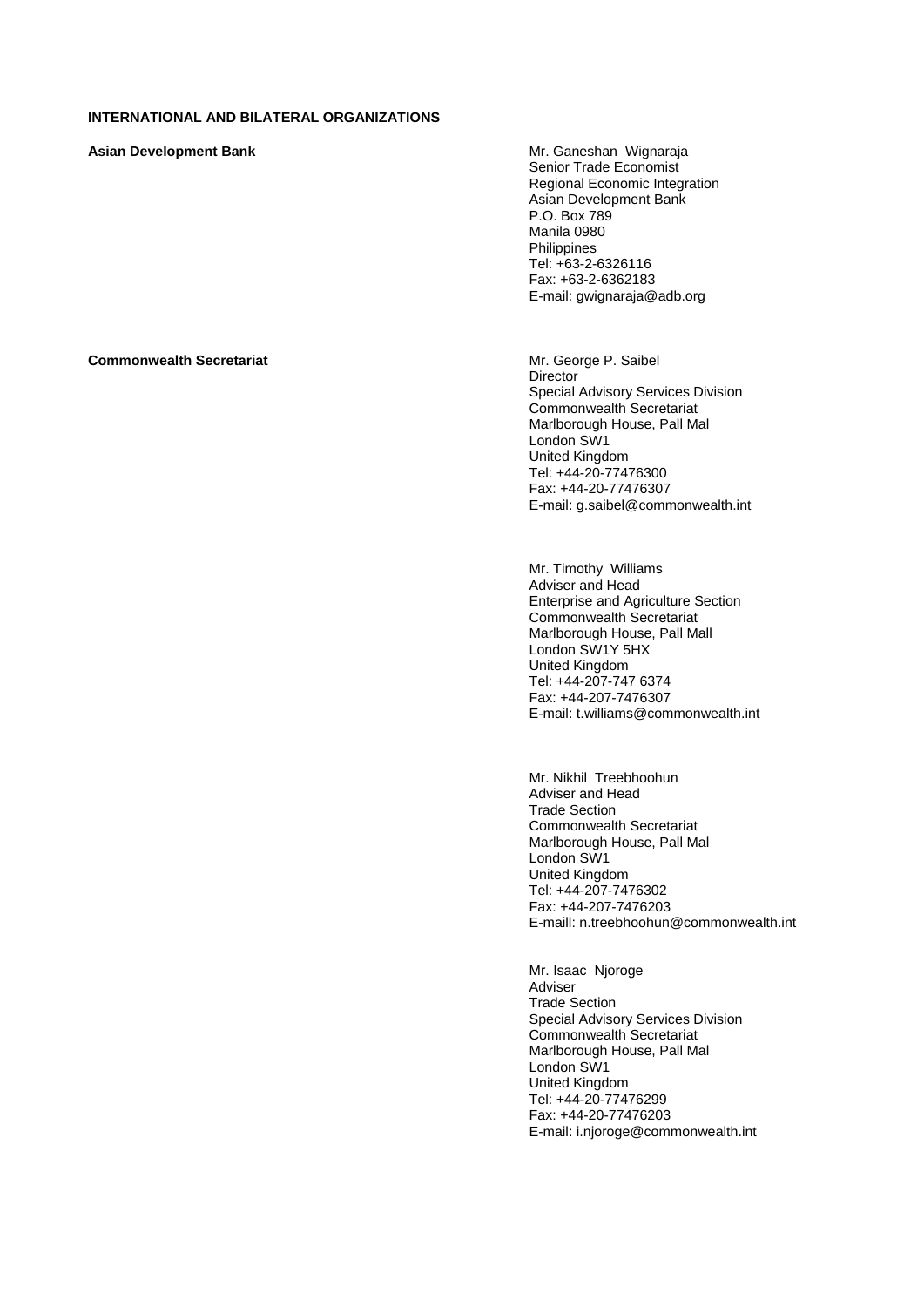Principal Advisor ECA Geneva, Advisory Services UN Economic Commission for Africa Bocage Annex, Pavilion 1, Office 60 Palais des Nations CH 1211, Geneva 10 **Switzerland** Tel: +41-22-9175888 Fax: +41-22-9170772 E-mail: cmwalwanda@unog.ch

**Food and Agriculture Organization (FAO) Mr. Doyle Baker** Chief Agricultural Management Marketing & Finance Service Food and Agriculture Organization Viale delle Terme di Caracalla 00100 Rome Italy Tel: +39-06-57055095 Fax: +39-06-57053152 E-mail: Doyle.Baker@fao.org

**International Labour Office (ILO)** Ms. Yukiko Arai Multinational Enterprises Programme International Labour Office (ILO) 4, route des Morillons 1211 Geneva 22 Switzerland Tel: +41-22-7996944 Fax: +41-22-7996354 E-mail: arai@ilo.org

> Mr. Christoph Ernst Employment Analysis & Research Economic & Labour Market Analysis International Labour Office - ILO 4, route des Morillons 1211 Geneva 22 **Switzerland** Tel: +41-22-7997736 Fax: +41-22-7997736 E-mail: ernst@ilo.org

**Organisation for EconomicCooperation and Development (OECD)** 

Mr. Masato Hayashikawa Administrator Poverty Reduction and Growth Division Development Co-operation Directorate Organisation for EconomicCo-operation and Development (OECD) 2, rue André Pascal F-75775 Paris Cedex 16 France Tel: +33-1-45241692 Fax: +33-144306333 E-mail: masato.hayashikawa@oecd.org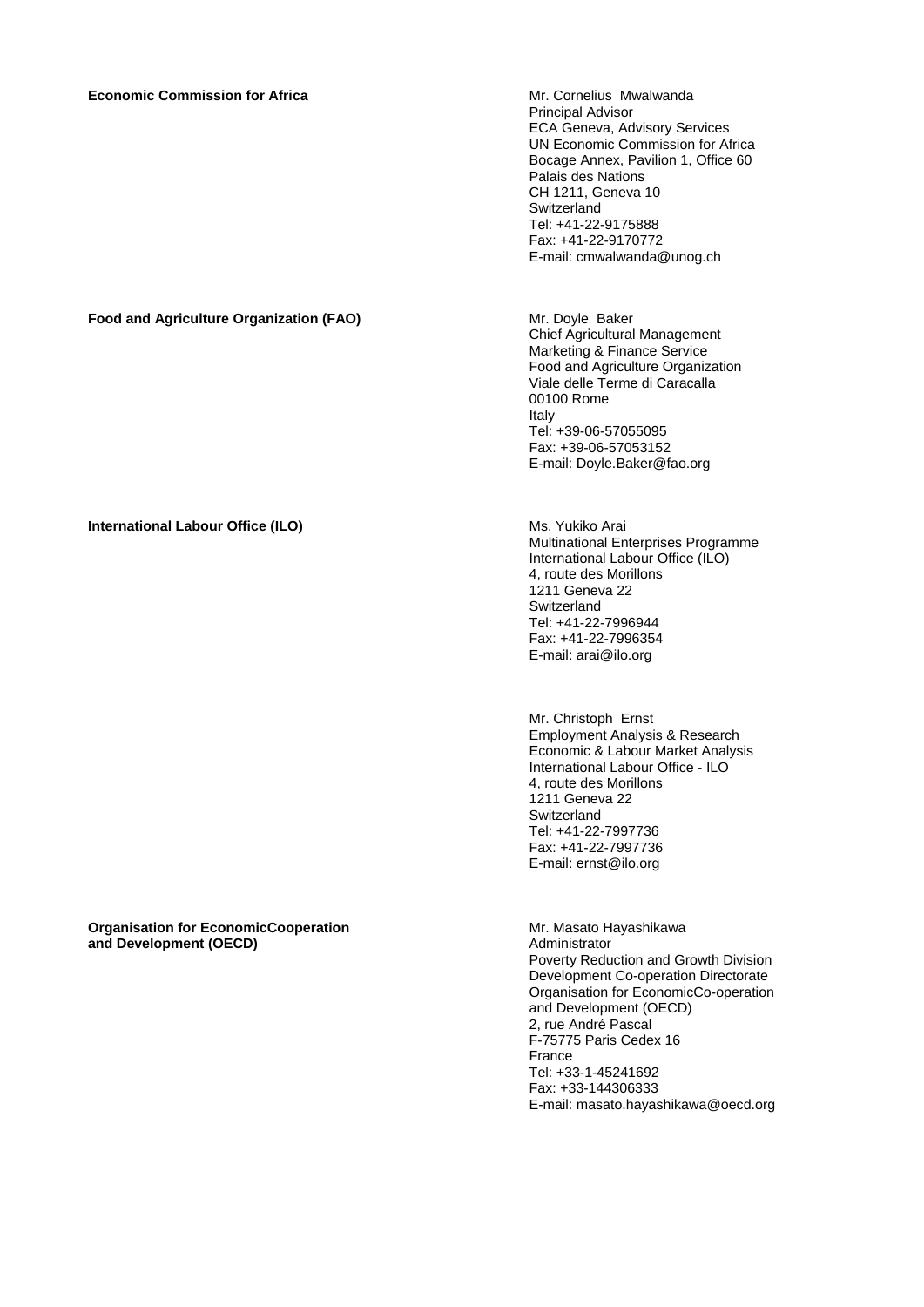### **Centre for the Promotion of Imports from Developing Countries**

Mr. A.H.M. Lansink Managing Director Centre for the Promotion of Imports from Developing Countries Beursplein 37 P.O. Box 30009 3001 DA Rotterdam **Netherlands** Tel: +31-10-2013409 Fax: +31-10-4114081 E-mail: md@cbi.nl

**Norwegian Agency for Development Cooperation Mr. Christian Fougner** 

Senior Advisor Norwegian Agency for Development Cooperation P.O. Box 8034 Dep 0030 Oslo Norway Tel: +47-22-242263 Fax: +47-22-242031 E-mail: Christian.fougner@norad.no

**Chr. Michelsen Institute, Norway**  WE ALL MOVE **MICHELL MICHELL MICHELL MICHELL MICHELL MICHELL MICHELL MICHELL** 

Senior Researcher CMI (Chr. Michelsen Institute) P.O. Box 6033 N-5892 Bergen Norway Tel: +47-55-574000 Fax: +47-55-574166 E-mail: arne.wiig@cmi.no

**Permanent Mission of Canada to the United Nations Office at Geneva / Canadian International Development Agency (CIDA) representative** 

Mr. Mark Gawn Counsellor Permanent Mission of Canada to the United Nations Office at Geneva 5, avenue de l'Ariana 1202 Genève Tel: +41-22-9199200 Fax: +41-22-9199227 E-mail: mark.gawn@dfait-maeci.gc.ca

**Swedish International Development Cooperation Agency** (**SIDA)** 

Mr. Goran Edehorn Advisor Trade Team Swedish International Development Cooperation Agency (SIDA) Sveavagen 20 105 25 Stockholm Sweden Tel: +46-8-6985000 Fax: +46-8-6985615 E-mail: goran.edehorn@sida.se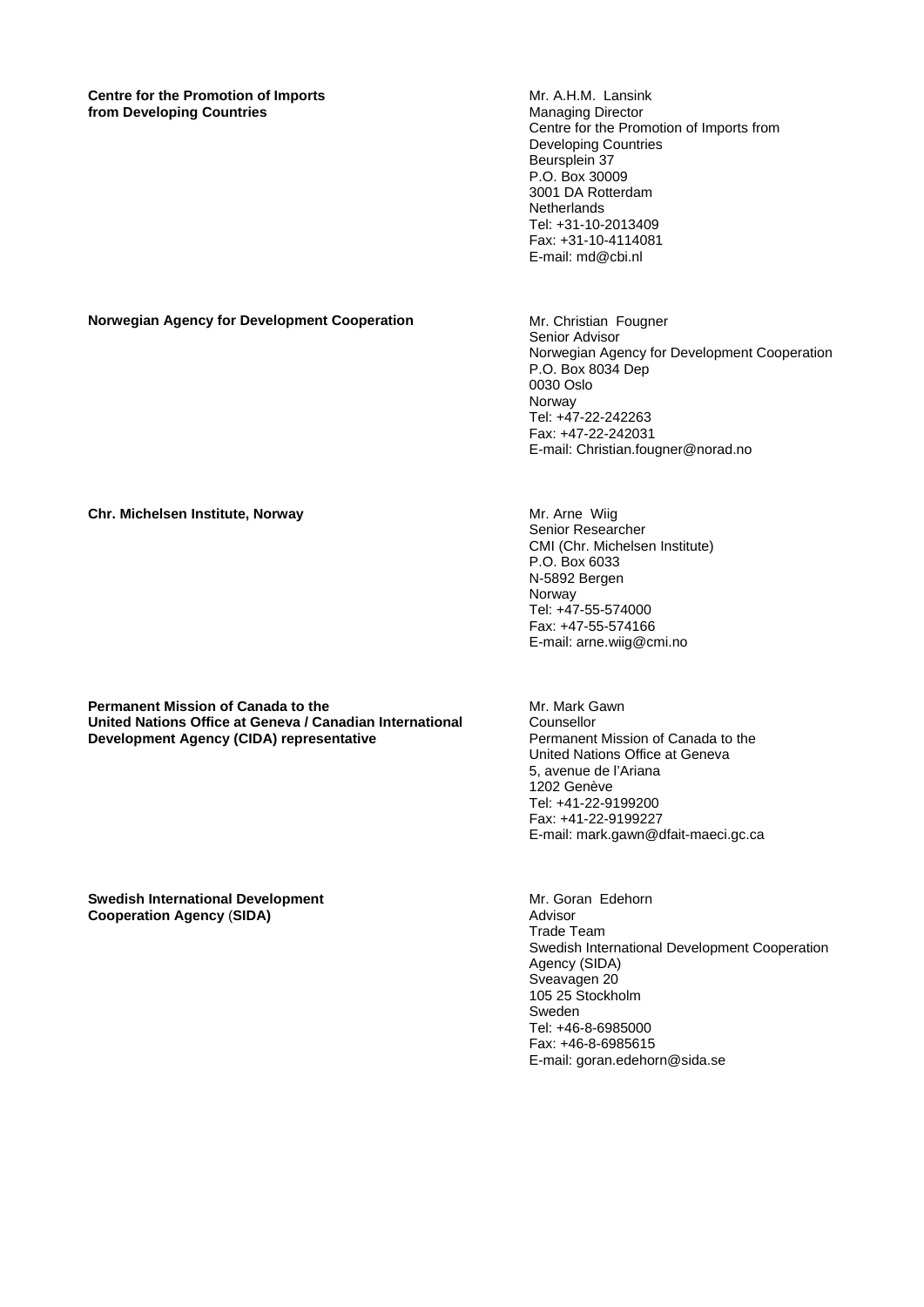# **State Secretariat for Economic Affairs (SECO)** Mr. Mukul Kumar

**United Nations Conference on Trade and Development (UNCTAD)** 

**United Nations Development Programme (UNDP)** 

Economic Advisor Trade and Clean Technology Cooperation Development State Secretariat for Economic Affairs (SECO) 1, Effingerstrasse 3003 Bern **Switzerland** Tel: +41-31-3240799 Fax: +41-32-3228630 E-mail: mukul.kumar@seco.admin.ch

**SIPPO Mr. Markus Stern Director** Swiss Import Promotion Programme 85, Stampfenbachstr. P.O. Box 492 8035 Zurich **Switzerland** Tel: +41 44 365 54 91 E-mail: mstern@sippo.ch

**The World Bank**  Mr. Carlos Alberto Primo Braga Senior Advisor International Trade The World Bank Group Post Office Box 66 3 Chemin Louis Dunant 1211 Geneva 20 Switzerland Tel: +41-22-7481000 Fax: +41-22-7481030 E-mail: Cbraga@worldbank.org

> Mr. Charles Gore Senior Economic Affairs Officer United Nations Conference on Trade and Development (UNCTAD) Palais des Nations 10 1211 Geneva Switzerland Tel: +41-22-9170944 Fax: +41-22-9170046 E-mail: Charles.Gore@unctad.org

Mr. Hafiz Pasha Assistant Administrator UNDP Regional Director for Asia and the Pacific United Nations Development Programme One United Nations Plaza New York, NY NY 10017 United States of America Tel: +1-212-906-5800 Fax: +1-212-906-6576 E-mail: hafiz.pasha@undp.org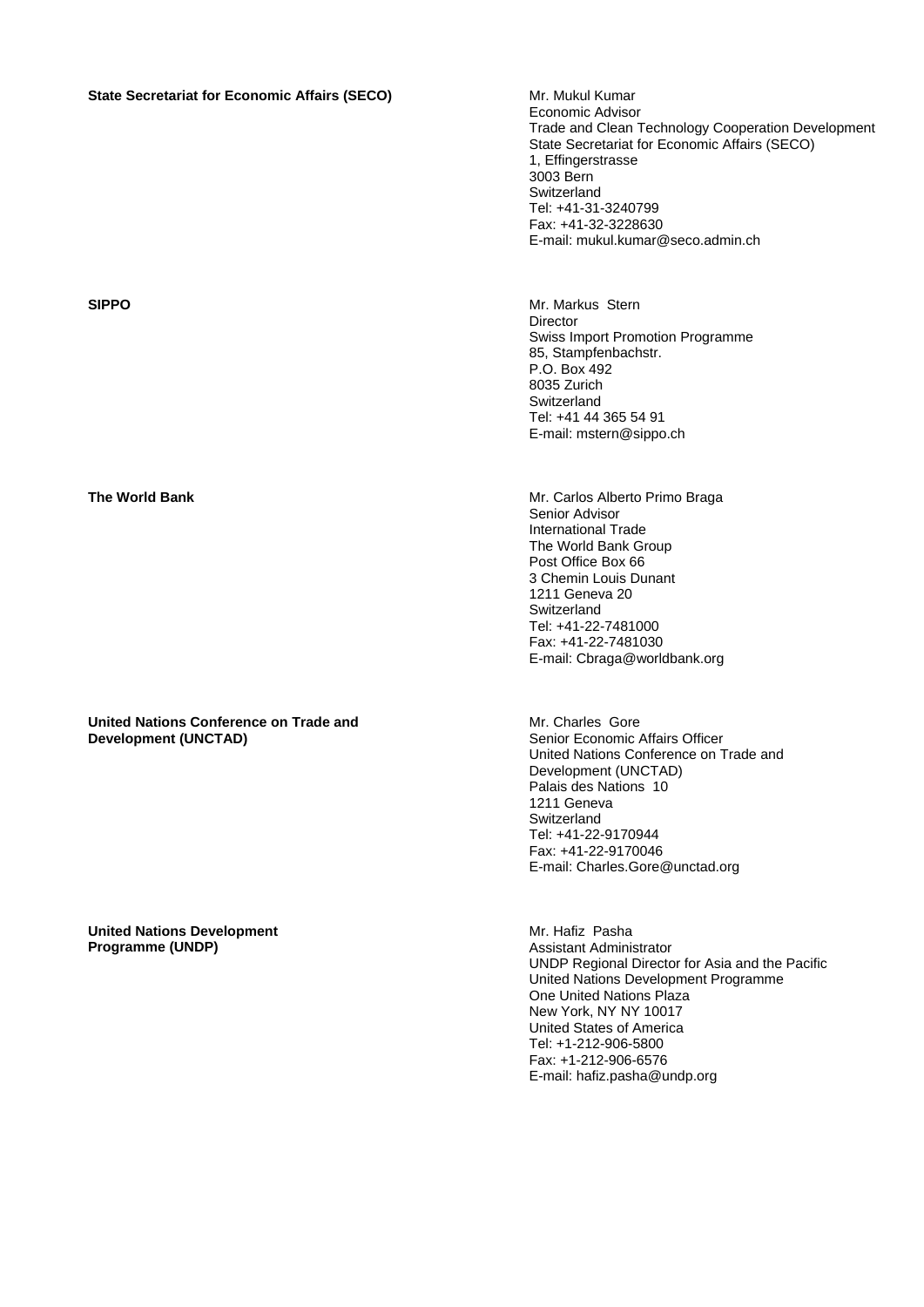**United Nations Development Programme (UNDP)** 

Mr. David Luke Coordinator Trade and Human Development Unit United Nations Development Programme 11-13 Chemin des Anemones 1219 Geneva **Switzerland** Tel: +41-22-9178202 Fax: +41-22-9178001 E-mail: david.luke@undp.org

Mr. Iori Kato Programme Specialist Regional Bureau Asia & the Pacific United Nations Development Programme One United Nations Plaza New York, NY NY 10017 United States of America Tel: +1-212-9065839 E-mail: iori.kato@undp.org

Mr. Sergio Mosca Miranda da Cruz

United Nations Industrial Development Organization

Research and Statistics

Wagramerstrasse 5 P.O. Box 300 1400 Vienna Austria

Tel: +43-1-260263386

**Director** 

## **United Nations Industrial Development Organization (UNIDO)**

**World Tourism Organization (UNWTO) Mr. Eugenio Yunis Mr. Eugenio Yunis** 

Chief Sustainable Development of Tourism World Tourism Organization Capitan Haya, 42 28020 Madrid Spain Tel: +34-91-5678100 Fax: +34-91-5713733 E-mail: eyunis@unwto.org

E-mail: S.Miranda-da-cruz@unido.org

Deputy Director General World Trade Organization 154, rue de Lausanne 1211 Geneva **Switzerland** Tel: +41-22-7395500 Fax: +41-22-7395460

**World Trade Organization (WTO) MS. Valentine Rugwabiza**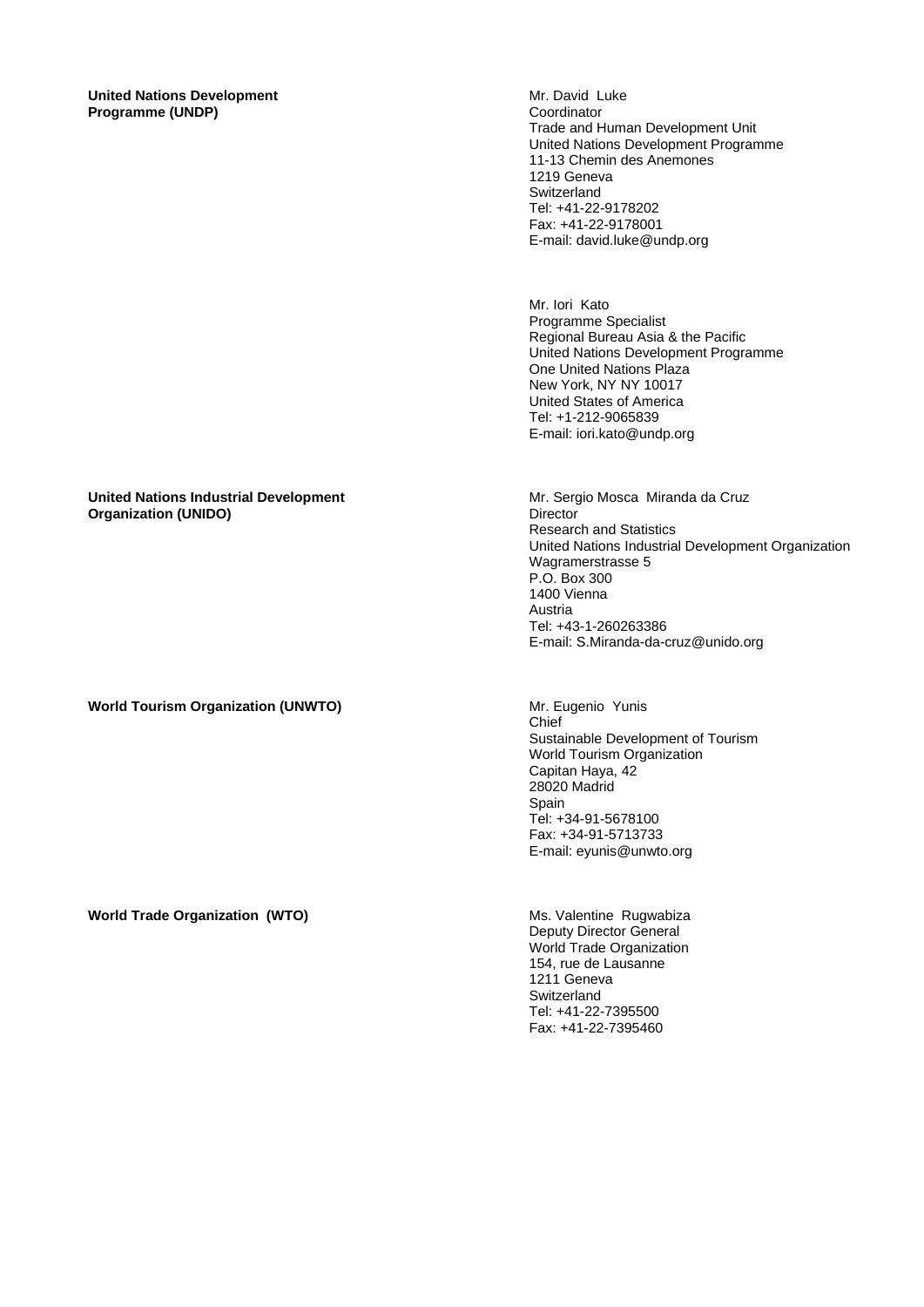**World Trade Organization (WTO)** 

Development Division World Trade Organization 154, rue de Lausanne 1211 Geneva Switzerland Tel: +41-22-7395500 Fax: +41-22-7395460 E-mail: taufiqur.rahman@wto.org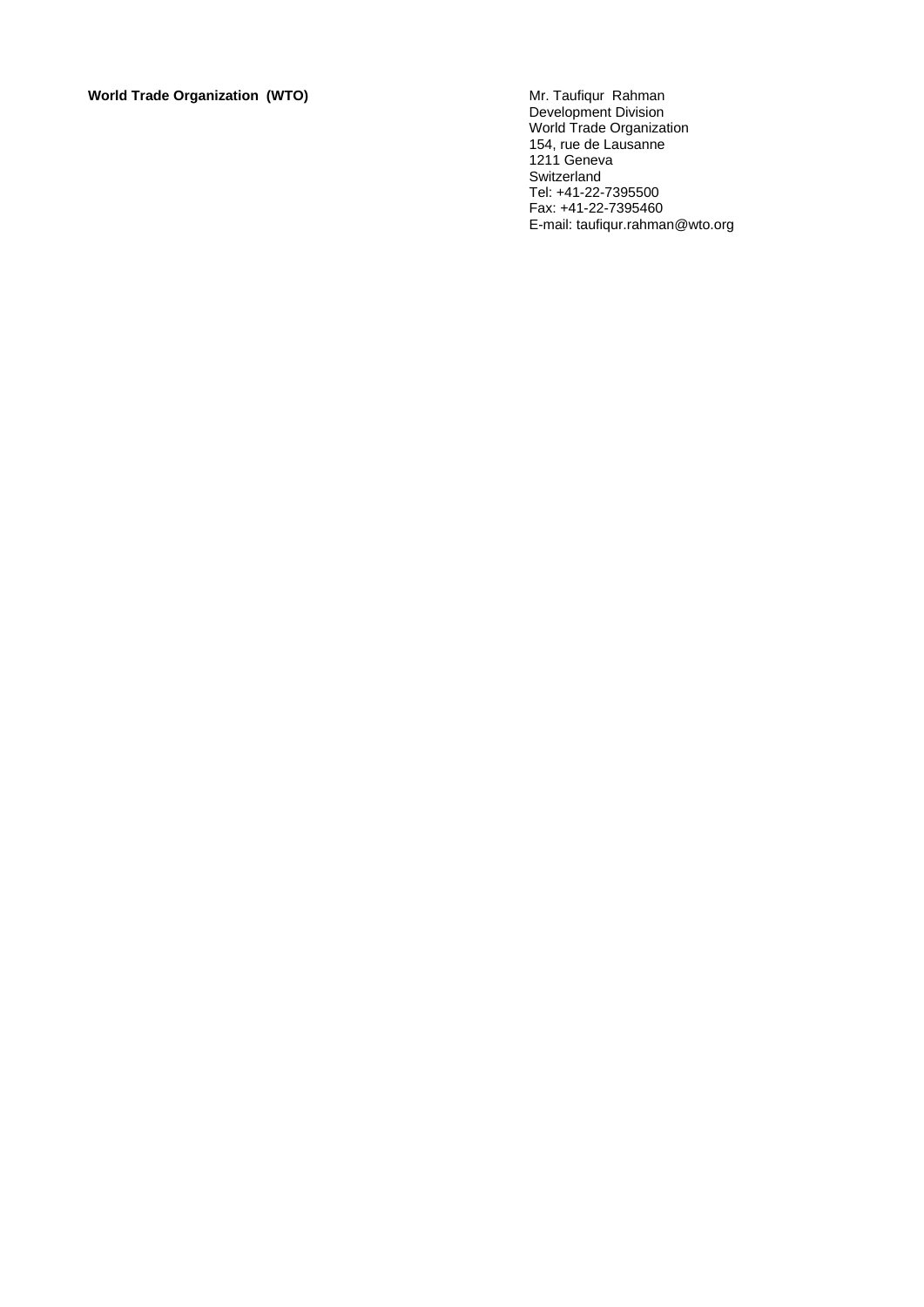### **RESOURCE PERSONS**

**Asóciate S.A.C.** Mr. Carlos Alberto Krüger Ortiz de Zevallos Partner Asóciate S.A.C. Lima Peru Tel: +511-4424240 Fax: +511-4400920 E-mail: cko@ortizdezevallos.net

> Ms. Rosa María Krüger Ortiz de Zevallos Partner Asóciate S.A.C. Lima Peru Tel: +511-4424240 Fax: +511-4400920 E-mail: rmk@ortizdezevallos.net

**Association of Development Financing Institutions in Asia and the Pacific**  Mr. Octavio B. Peralta Secretary General Association of Development Financing Institutions in Asia and the Pacific 2F Skyland Plaza Sen. Gil Puyat Avenue Makati City 1200 **Philippines** Tel: +632-816-1672 Fax: +63-2-8176498 E-mail: obp@adfiap.org

**Bowker Media and Communications**  Ms. Hilary Bowker

Principal Bowker Media and Communications 31 Royal Crescent London W11 4SN United Kingdom Tel: +44-207-6029595 Fax: +44-207-6030853 E-mail: Hilary@bowkermedia.com

**CaféDirect CaféDirect Mr. Wolfgang Weinmann** Producer Partnership Manager **CaféDirect** City Cloisters,Suite B2 196 Old Street London EC1V 9FR United Kingdom Tel: +44-207-4909526 E-mail: wweinmann@CafeDirect.co.uk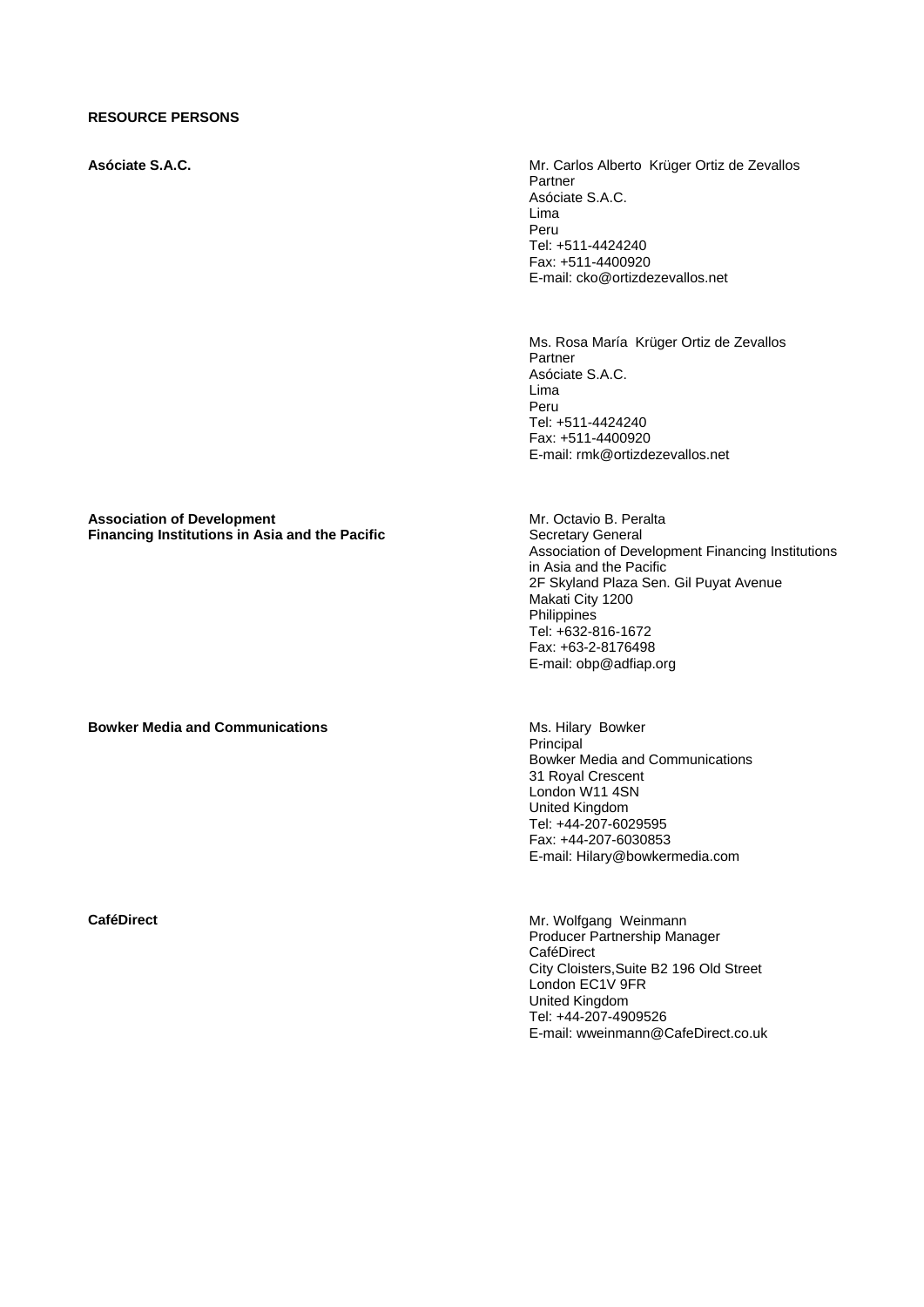## **Athabasca Universtiy <b>Mr. Rocky J. Dwyer** Mr. Rocky J. Dwyer

Center for Innovation Management Athabasca University Alberta Athabasca Canada E-mail: Rocky\_Dwyer@mba.athabascau.ca

# **Consumer Unity & Trust Society (CUTS) Mr. Gideon Rabinowitz**

Campaigns and Policy Officer CUTS International Gordon house 6 Lissenden Gardens London NW5 1LX United Kingdom Tel: +44-207-4828830 E-mail: gr@cuts.org

### **Consumer Unity & Trust Society (CUTS)** Mr. Pranav Kumar

Policy Analyst CUTS Jaipur Bhaskar Marg Bani Park 302 016 Jaipur India Tel: +91-141-228 2821 Fax: +91-141-2282485 E-mail: pk@cuts.org

**Edinburgh Development Consultants** Mr. Gordon MacMillan Social Development Consultant Edinburgh Development Consultants The Old Post Office Keills Tayvallich Argyll PA31 8PQ United Kingdom Tel: +44-1546870610 Fax: +44-1546870610 E-mail: gordon.macmillan@talktalk.net

**Evtrade Ms. Leonor von Limburg Ms. Leonor von Limburg** Strategy Consultant evtrade Am Erdbeerstein 21 61462 Koenigstein **Germany** Tel: +49-6174-297481 Fax: +49-6174-297489 E-mail: lvl@evtrade.com

> Chief General Manager Export-Import Bank of India Maker Chambers IV, Floor 8 222, Nariman Point 400 021 Mumbai India Tel: +91-22-22185272 Fax: +91-22-22182572 E-mail: cag@eximbankindia.in

# **Export-Import Bank of India Mr. K. Muthukumaran** Mr. K. Muthukumaran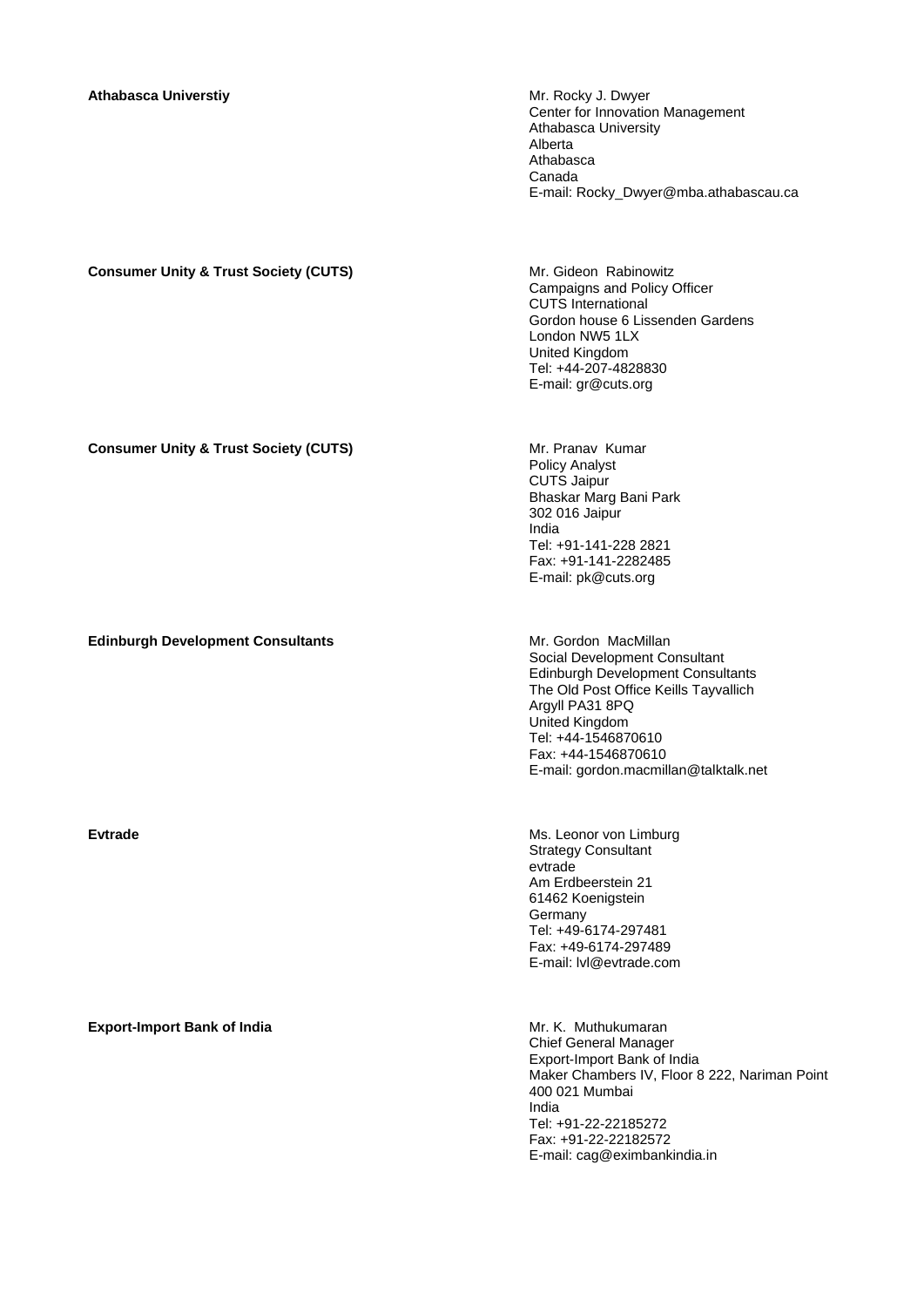**Geneva School of Diplomacy and International Relations** 

**Gujarat Cooperative Milk Marketing Federation Ltd.** 

**Infrastructure Leasing and Financial Services Ltd.** 

Mr. Osvaldo R. Agatiello Professor International Economics Geneva School of Diplomacy and International Relations Chateau de Penthes 18, ch de L'Imperatrice Pregny 1292 Geneva **Switzerland** Tel: +41-22-3003377 Fax: +41-22-3003311 E-mail: osvaldo.agatiello@wanadoo.fr

**Government of India Mr. Alwyn Didar Singh** Joint Secretary Department of Heavy Industries Government of India Room 183, Udyog Bhavan 110001 New Delhi India Tel: +91-11-23062207 Fax: +91-11-23061785 E-mail: didar@ub.nic.in

> Mr. R. S. Sodhi Chief General Manager Gujarat Cooperative Milk Marketing Federation Ltd. Amul Dairy Road 388 001 Anand India Tel: +91-2692-241673 Fax: +91-2692-241673 E-mail: sodhi@amul.coop

Mr. R. C. M. Reddy Chief Executive Officer Cluster Development Initiative Infrastructure Leasing & Financial Services Ltd. Core 4B, 4th Floor, India Habitat Centre Lodhi Road, New Delhi - 110 003 India Tel: +91-11-24682060 - 64 Fax: +91-11-24682070 / 71 Email: reddyrcm@ilfsindia.com

**INWENT** Ms. Lydia Jebauer-Nirschl Senior Project Manager Sustainable Market Economy InWEnt - Internationale Weiterbildu und Entwicklung gGmbH Capayity Building INternational Weyerstr. 79-83 D-50676 Köln Germany Tel: +49-221-2098194 Fax: +49-221-2098116 E-mail: lydia.jebauer-nirschl@inwent.org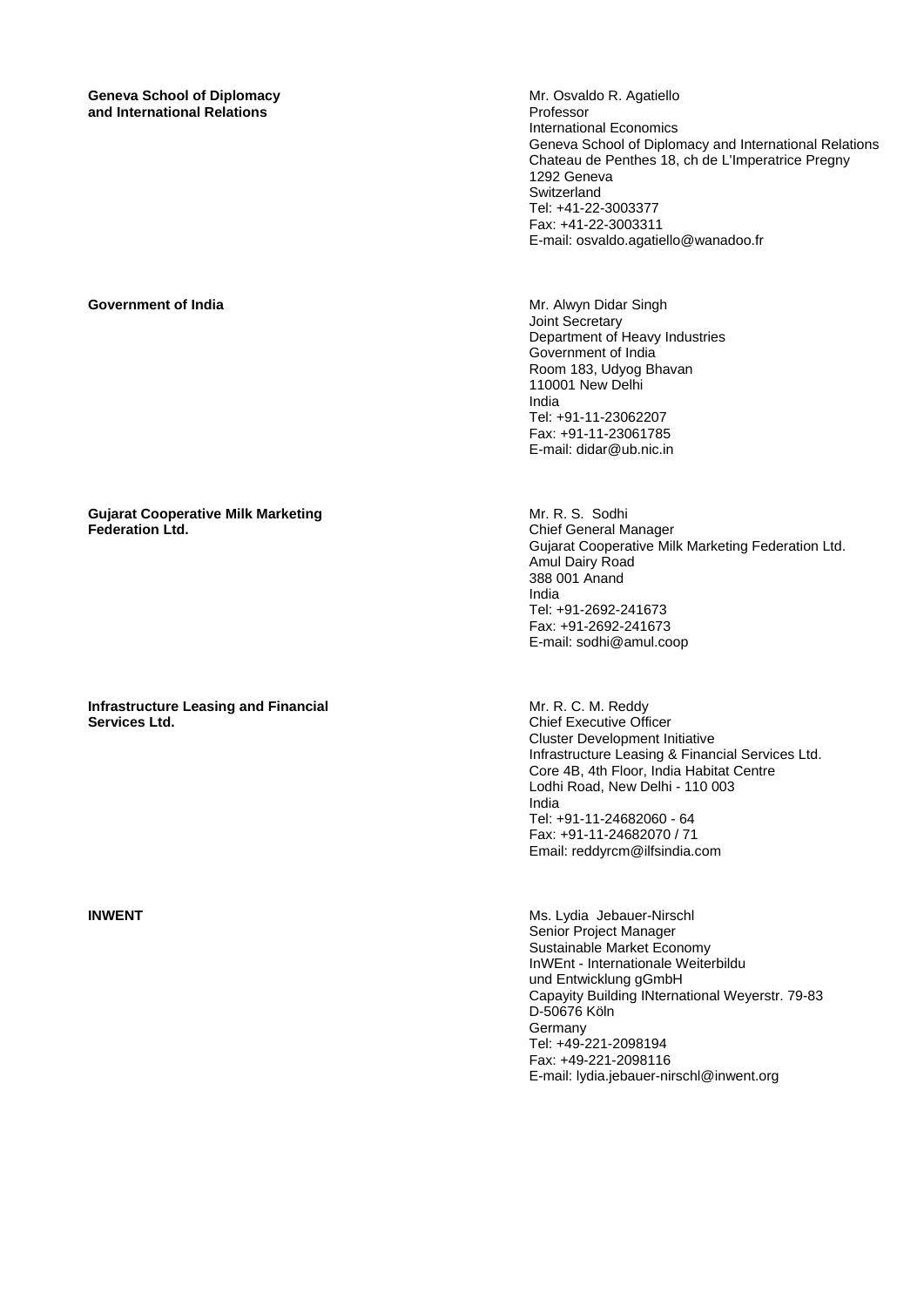Mr. Berthold Hoffmann Senior Project Manager InWEnt - Internationale Weiterbildu und Entwicklung gGmbH Capayity Building INternational Weyerstr. 79-83 D-50676 Köln Germany Tel: +49-2281144 Fax: +49-2281116 E-mail: Berthold.hoffmann@inwent.org

**Just Trade MacDonald Ms. Jacqui MacDonald** President Just Trade Harbourside 600 - 630 Montreal Street Victoria BC V8V 4Y2 Canada Tel: +1-250-3800983 Fax: +1-250-3800983 E-mail: jrmjacqui@aol.com

**Latitude** Ms. Gabriela Alvarez-Malnight Partner Latitude Ruelle des Halles 2 CH 1095 Lutry **Switzerland** Tel: +41-21-7916186 Fax: +41-21-7916187 E-mail: alvarez@latitudeglobal.com

> Senior Investment Advisor Millennium Cities Initiative Earth Institute at Columbia University 336E 45th Street UH-210 New York NY10017 United States of America Tel: +1-212-906-5729 E-mail: suma2306@yahoo.com

Advisor National Women Entrepreneur Council Csk House 52 Remy Ollier st Port Louis **Mauritius** Tel: +230-2530533 Fax: +230-2164842 E-mail: vasanappanah@yahoo.co.uk

**Millennium Cities Initiative** Mr. Joerg Simon

National Women Entrepreneur Council **Mational Women Entrepreneur Council** Mr. Vasan Appanah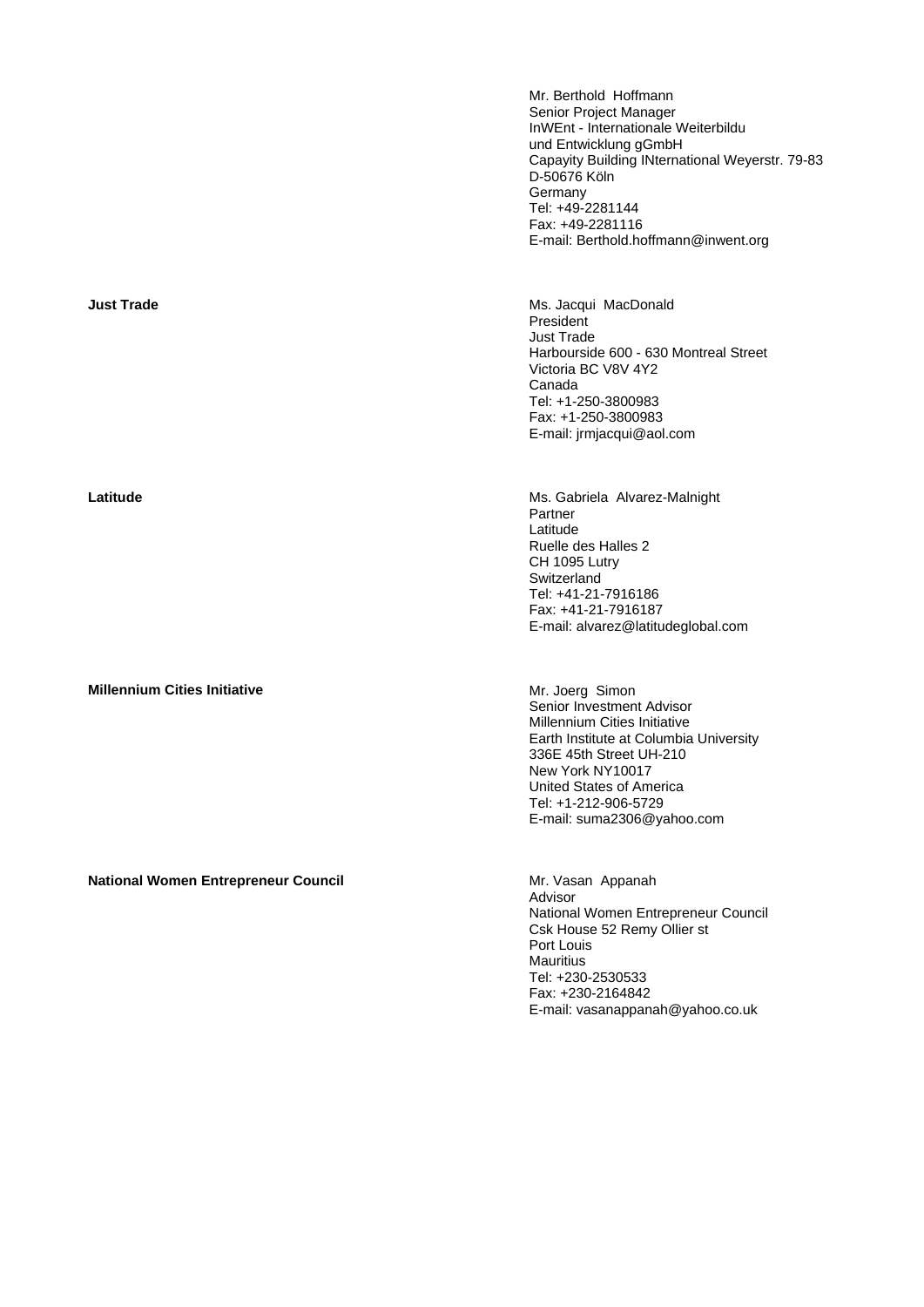| Office of the Undersecretary for International<br><b>Economic Relations, Philippines</b> | Mr. Edsel T. Custodio<br>Undersecretary<br>Department of Foreign Affairs<br>Office of the Undersecretary for<br>International Economic Relations<br>2330 Roxas Boulevard<br>Pasay City 1300<br>Philippines<br>Tel: +632-8343046<br>Fax: +632-8341451<br>E-mail: edselcustodio@hotmail.com |
|------------------------------------------------------------------------------------------|-------------------------------------------------------------------------------------------------------------------------------------------------------------------------------------------------------------------------------------------------------------------------------------------|
| <b>Oxfam Great Britain</b>                                                               | Ms. Emily Jones<br>Oxfam GB<br>Lead on economic justice/developmen<br>Oxfam International Secretariat<br>Suite 20, 266 Banbury Road<br>Oxford OX2 7DL<br>United Kingdom<br>Tel: +44-1865-472163<br>E-mail: ejones@oxfam.org.uk                                                            |
| <b>Reta Atlântico</b>                                                                    | Mr. Pedro Grancha<br>Administrador<br>Reta Atlântico, Investimentos Imobi liários, S.A.<br>R. Ferreira de Castro, nº 20 C<br>2730-081 Oeiras<br>Portugal<br>Tel: + 351-214-219320<br>Fax: +351-214-219329<br>E-mail: pedrograncha@retaatlantico.com                                       |
| <b>Solidaridad</b>                                                                       | Mr. Hans Perk<br>Manager<br><b>Stichting Solidaridad</b><br>Goedestraat 2<br>3572 RT Utrecht<br>Tel: +31-30-2720313<br>Fax: +31-30-2720194<br>E-mail: { HYPERLINK "mailto:hans.perk@solidaridad.nl" }<br>hans@solidaridad.nl                                                              |
| <b>Starbucks</b>                                                                         | Mr. Alfredo Nuño<br><b>Starbucks Coffee Trading Company</b><br>Lausanne<br>Switzerland<br>Tel: +41-21-3212528<br>Fax: +41-21-3232101<br>E-mail: anuno@starbucks.com                                                                                                                       |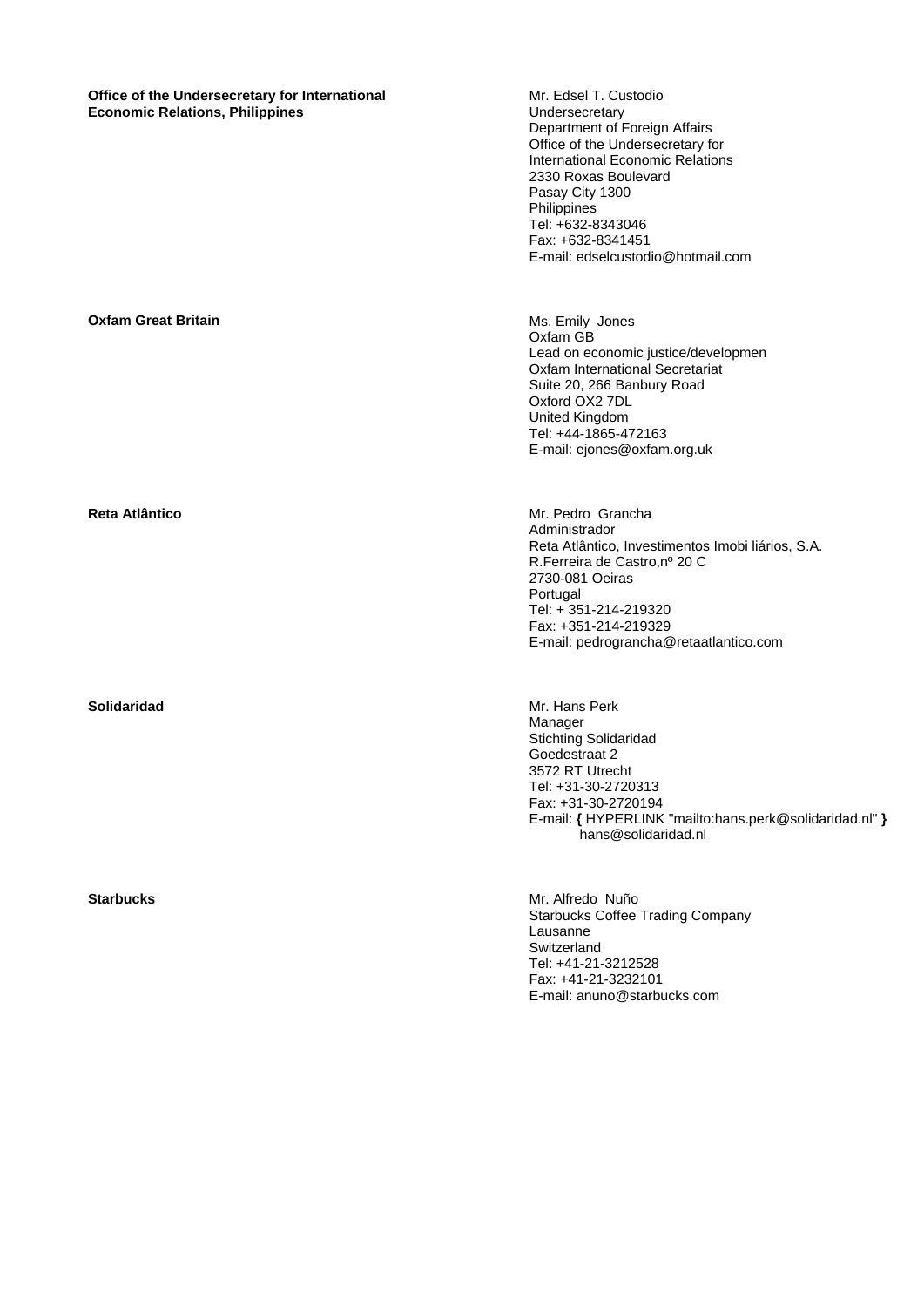# **Stichting Nature & More Foundation Mr. Hugo Skoppek Mr. Hugo Skoppek**

Stichting Nature & More Foundation Bredeweg 21 Transportweg 7 NL 2742 RH Waddinxveen **Netherlands** Tel: +31-180-635572 Fax: +31-180-635575 E-mail: hskoppek@natureandmore.com

# University of Newcastle upon Tyne **Michael State and American** Mr. John Williams

Director International Office University of Newcastle upon Tyne 6 Kensington Terrace Newcastle upon Tyne NE1 7RU United Kingdom Tel: +44-191-2227817 Fax: +44-191-2225212 E-mail: jwrunning@btconnect.com

### **University of Greenwich** Mr. Harold Goodwin

**University of Kwazulu-Natal, South Africa** 

**World Business Council for Sustainable Development (WBCSD)** 

Director International Center for Responsible Tourism Department of Earth & Environmental Sciences University of Greenwich United Kingdom Tel: +44-1795532737 E-mail: harold@haroldgoodwin.info

Mr. Owen Skae Associate Professor School of Accounting & Finance Howard College Campus University of Kwazulu-Natal 14 Forbes Drive, Gillitts Durban 3610 South Africa Tel: +27-31-2602657 Fax: +27-31-7673825 E-mail: skaeo@ukzn.ac.za

Mr. Lloyd Timberlake **Director** Advocacy and Communications World Business Council for Sustainable Development 4, chemin de Conches 1231 Conches-Geneva Switzerland Tel: +41 22 839-3141 E-mail: timberlake@wbcsd.org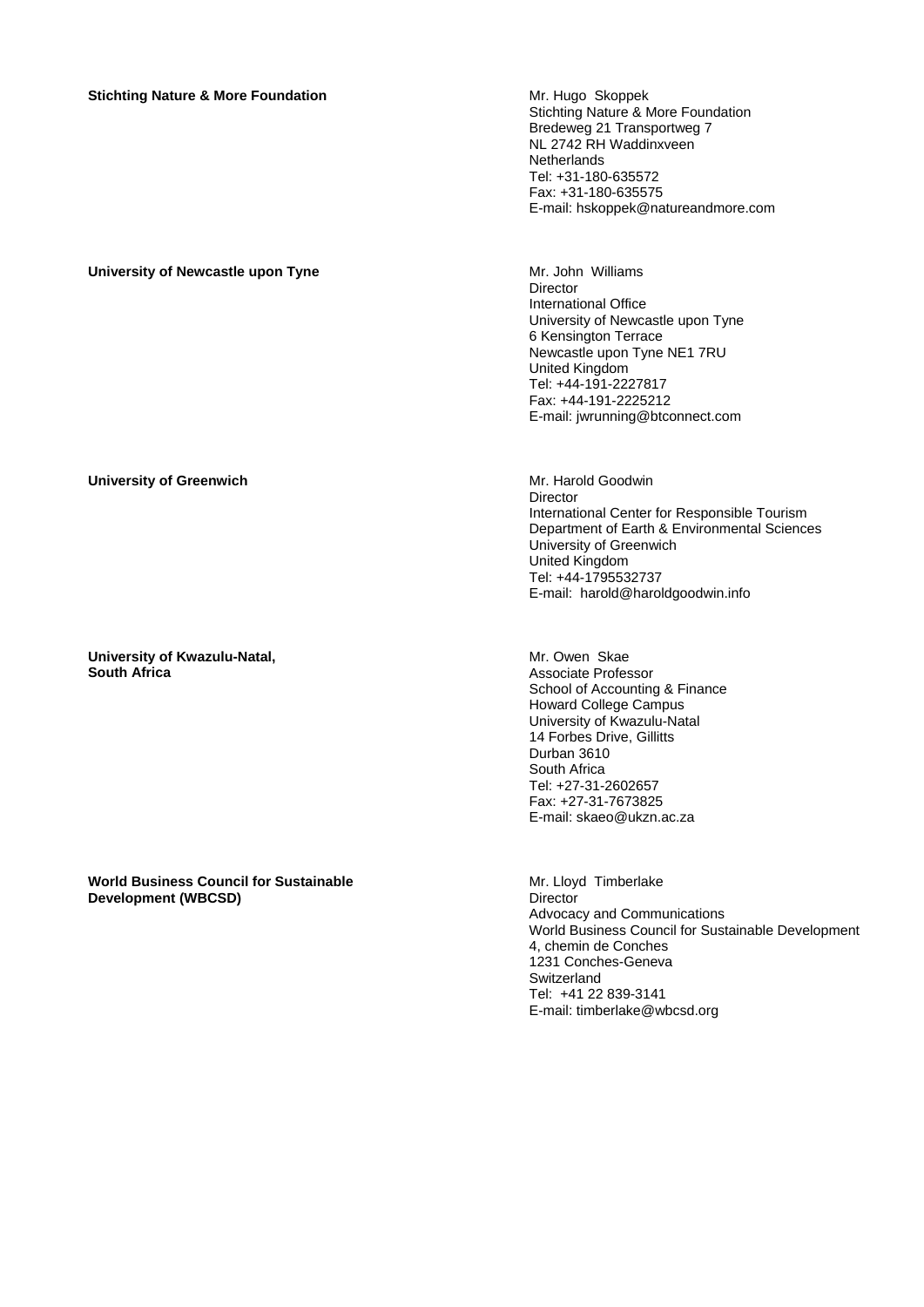# **Women for Dialogue and Education**

Secretary General Women for Dialogue and Education C/Isaac Peral, 50 Bajo B 28040 Madrid Spain Tel: +34-91-5432952 Fax: +34-91-3579272 E-mail: astrid.ruiz@ascensium.com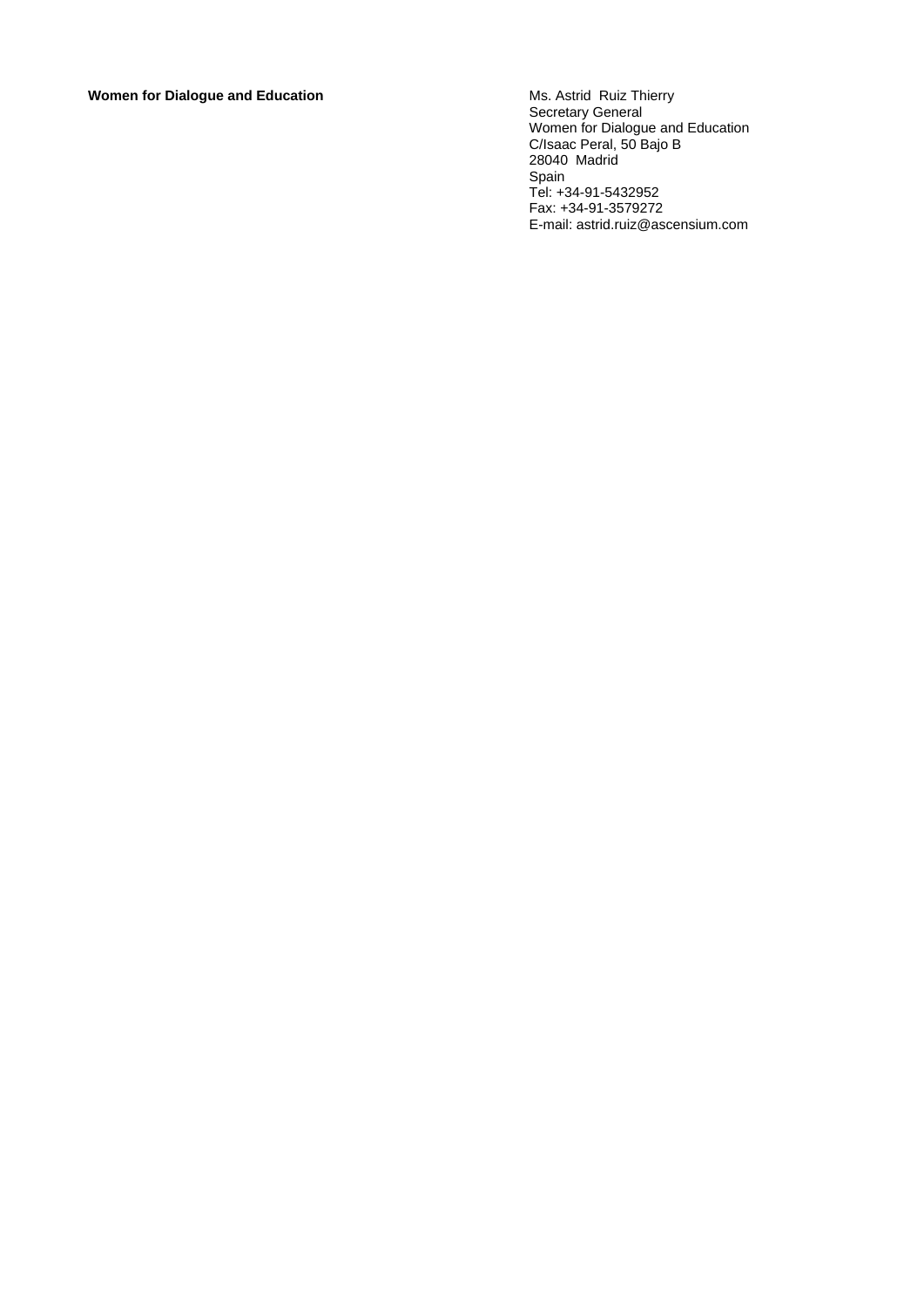**Federal Ministry for Economic Cooperation and Development** 

Ms. Heidemarie Wieczorek-Zeul Minister Economic Cooperation and Development Federal Ministry for Economic Cooperation and Development Berlin P.O. Box 5180 65726 Eschborn Germany

 Mr. Michael Hofmann Director-General Global and Sectoral Tasks European and Multilateral Development Policy, Africa, Middle East Federal Ministry for Economic Cooperation and Development (BMZ) P.O. Box 5180 65726 Eschborn Tel: +49-619679-0 Fax: +49-619679-6358 **Germany** 

 Ms. Evita Schmieg Head Division of Globalization, Trade, and Investment Federal Ministry for Economic Cooperation and Development (BMZ) Berlin P.O. Box 5180 65726 Eschborn Germany E-mail: schmieg@bmz.bund.de

**Federal Foreign Office of Germany <b>Accord Property** Christ Mr. Ralph Timmermann

Deputy Head Division GF04 Federal Foreign Office of Germany Werderscher Markt 1 10117 Berlin Germany Tel: +49-1888-17-2566 Fax: +49-1888-17-52566/4755 E-mail: gf04-s@auswaertiges-amt.de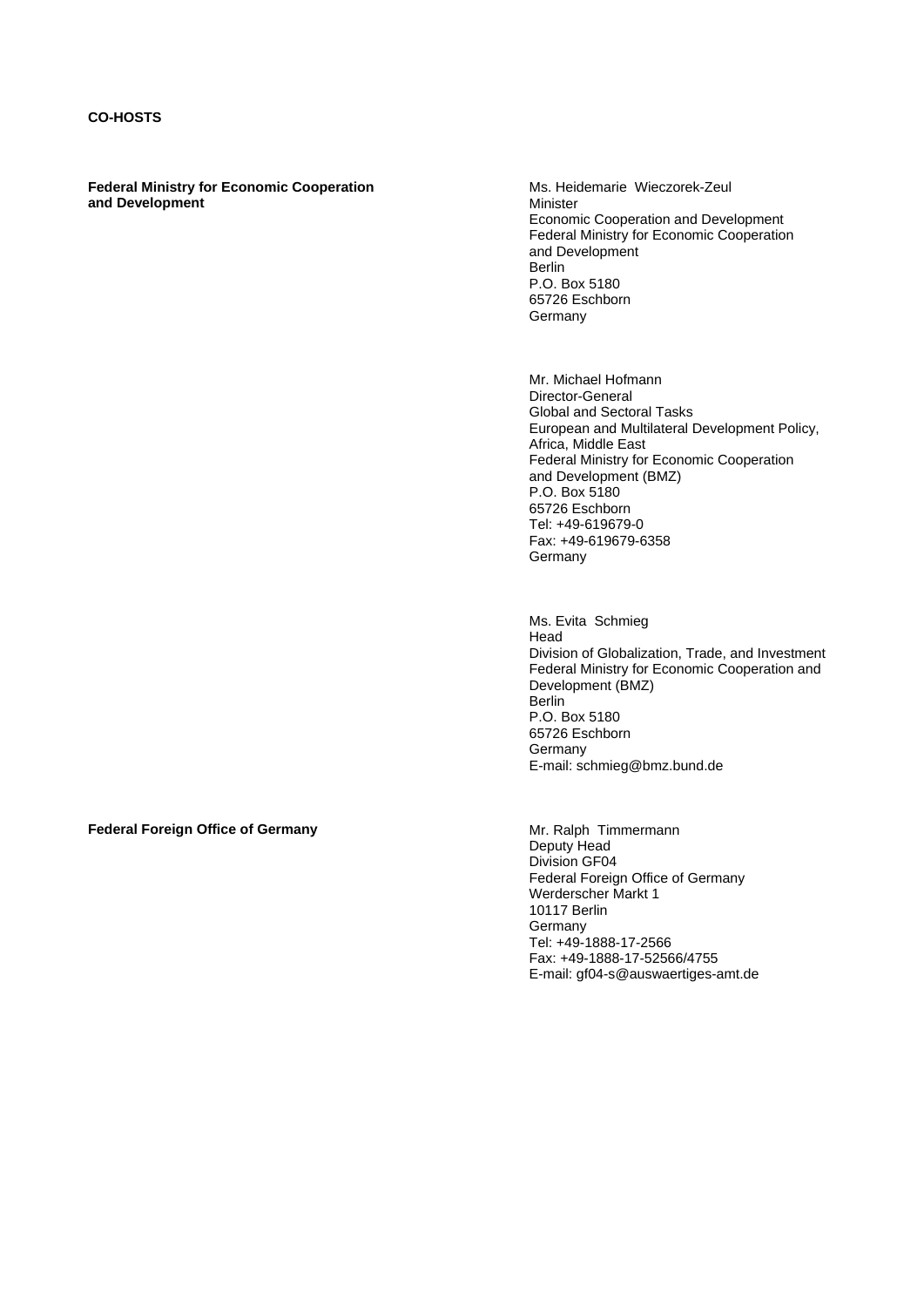Head Sector Project on Trade Policy, Promotion of Trade and Investment German Agency for Technical Cooperation (GTZ) GmbH PO-Box 5180 D-65726 Eschborn **Germany** Tel: +49-6196-791213 Fax: +49-6196-79801213 E-Mail: regine.qualmann@gtz.de

Ms. Andrea Silke Trumm Economics and Employment Trade and Investment Promotion German Agency for Technical Cooperation Dag-Hammarskjöld-Weg 1-5 Postfach 5180 65760 Eschborn Germany Tel: +49-1888-5352887 Fax: +49-6196-796150 E-mail: silke.trumm@gtz.de

Mr. Philipp Schukat German Agency for Technical Cooperation Dag-Hammarskjöld-Weg 1-5 Postfach 5180 65760 Eschborn Germany Tel: +49-6196-791461 Fax: +49-6196-79801461 E-mail: philipp.schukat@gtz.de

Mr. Stephan Heieck Principal Adviser Regional Project for Trade Policies CENPROMYPE-GTZ San Salvador El Salvador Tel: +503-2260-9250 - 54 Fax: +503-22609249 E-mail: Stephan.Heieck@gtz.de

Mr. Eberhard Hauser Principal Advisor SAARC & Trade Promotion Project German Agency for Technical Cooperation GTZ 50 Navam Mawata Colombo Sri Lanka Tel: +94-11-2431885 Fax: +94-11-2431886 E-mail: eberhard.hauser@gtz.de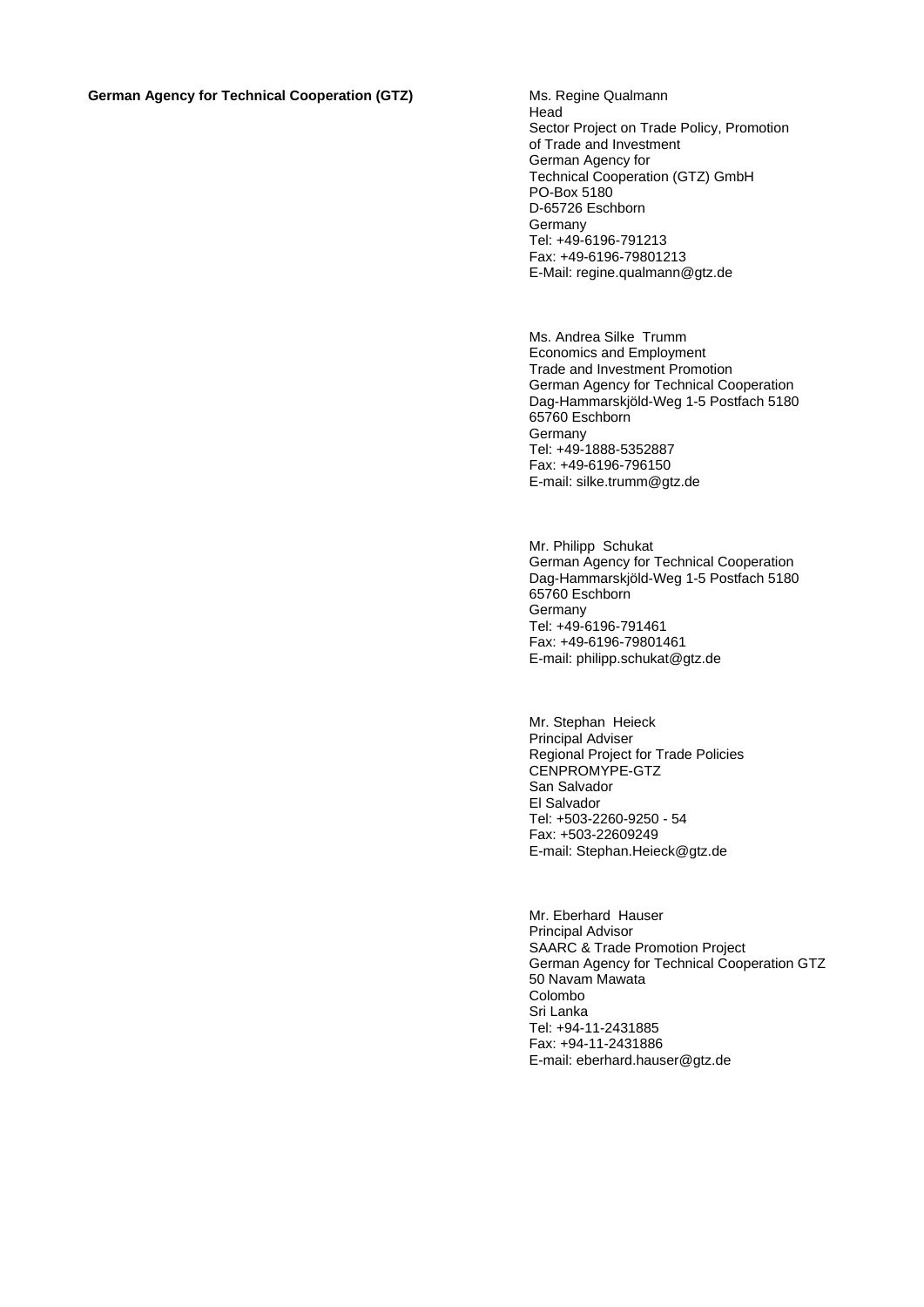German Agency for Technical Cooperation (GTZ) (cont'd) Mr. Peter Richter

Senior Advisor "Private Sector and Value Chain Promotion" INTEGRATION for the German Technical Cooperation 25, Alfred Place Colombo 3 Sri Lanka Tel: +94-114-737502 Fax: +94-114-737522 E-mail: richter@sltnet.lk